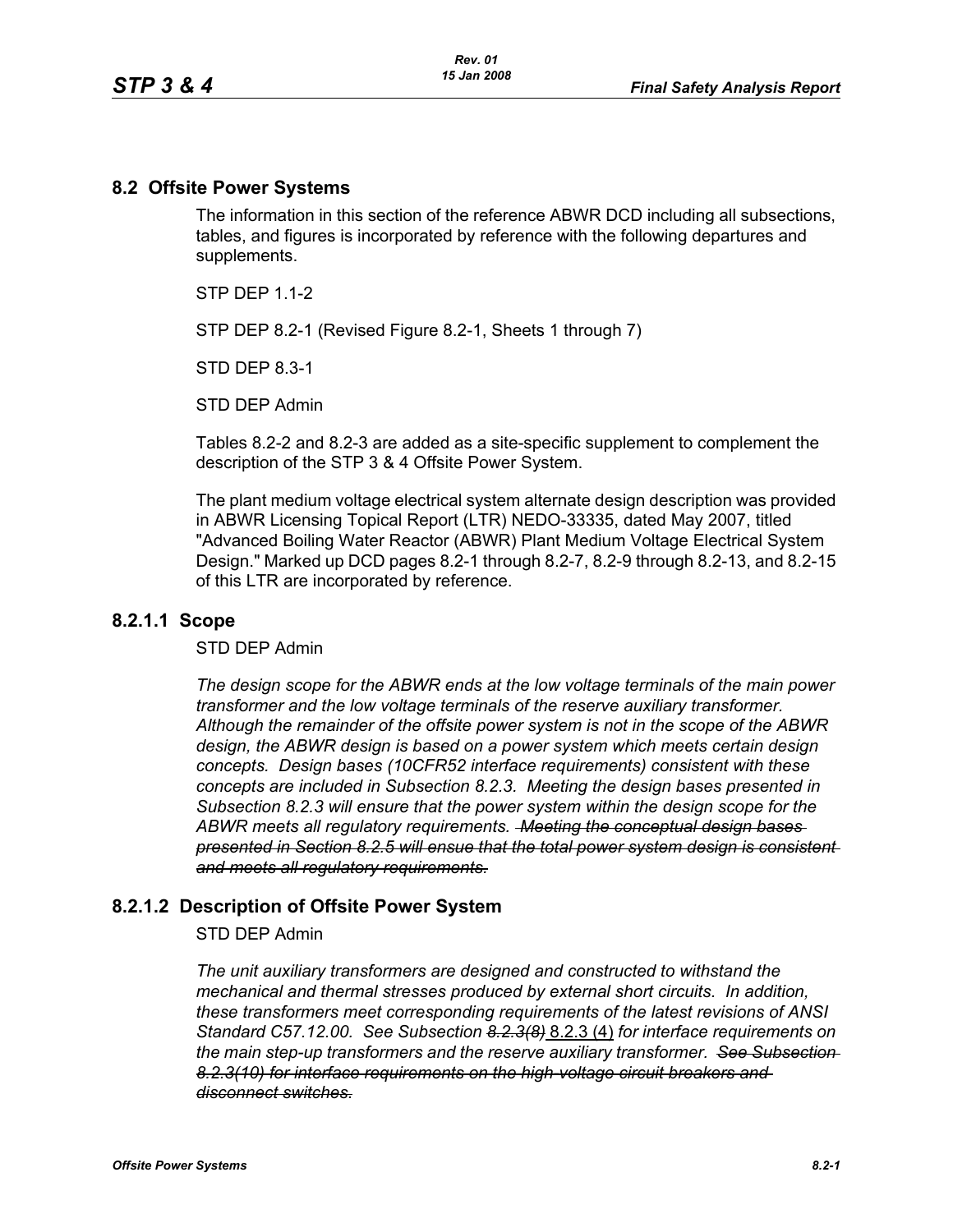The following site-specific supplement provides a description of the Offsite Power System for STP 3 & 4 addressing information requested by RG 1.206 and replacing the conceptual design provided in Subsection 8.2.5 of the reference ABWR DCD.

The offsite power system includes at least two (2) preferred sources of power for the reactor protection system and engineered safety features (ESFs) during normal, abnormal, and accident conditions. It includes a minimum of two (2) independent and physically separated 345 kV circuits of the six (6) circuits available from the transmission network as required by GDC 17. Five of the six (6) offsite circuits for STP 3 and 4 are existing transmission lines that were connected to the STP 1 & 2 switchyard and have been re-routed to the STP 3 & 4 switchyard. Of the six (6) transmission lines, four identified as preferred sources of power are as follows: White Point 39, Elm Creek 27, Velasco 27, and the tieline with a series reactor between STP 3 & 4 switchyard and the STP 1 & 2 switchyard. The remaining two (2) transmission lines, Hillje 44 and Blessing 44, are used for power transmission. However, these two lines do not meet the criteria of being independent and physically separated. Hillje 44 crosses under the Elm Creek 27 line at the Hillje switchyard. Blessing 44 connects to the local 138 kV system via an autotransformer and is considered a source which can not supply adequet power and voltage under all operating scenarios. Refer to Figure 8.2-6 for 345 kV transmission configuration. The offsite power system encompasses the connections to the power grid, transmission lines (overhead and/or underground), transmission line towers, transformers, switchyard components and control systems, switchyard battery systems, MPT, and the RATs.

The offsite power system is designed to provide reliable and redundant sources of power for starting, operation, and safe shutdown of STP 3 & 4 in accordance with GDC 17. The offsite power system configuration, single line, general arrangement, and transmission network map are shown in the following figures:

Figures 8.2-1 (7 sheets) Power Distribution Routing Diagrams

| Figure 8.2-2 | 345 kV General Arrangement            |
|--------------|---------------------------------------|
| Figure 8.2-3 | 345 kV Switchyard Single Line Diagram |
| Figure 8.2-4 | 345 kV Switchyard Arrangement         |
| Figure 8.2-5 | Transmission Network Map of ERCOT     |
| Figure 8.2-6 | 345 kV Transmission Configuration     |

# **8.2.1.2.1 Transmission Lines**

Six 345 kV transmission circuits rated from 896 MVA to 1793 MVA (Reference 8.2-3) connect the STP 3 & 4 switchyard to the Electric Reliability Council of Texas (ERCOT) grid, as shown on Figure 8.2-6. These six 345 kV circuits provide the source of AC power to the 345 kV switchyard. The 345 kV transmission circuits terminate at six points as follows: at Velasco 345 kV Substation (CenterPoint Energy); at Hillje 345 kV Switchyard (CenterPoint Energy); at Elm Creek 345 kV Switchyard (City of Public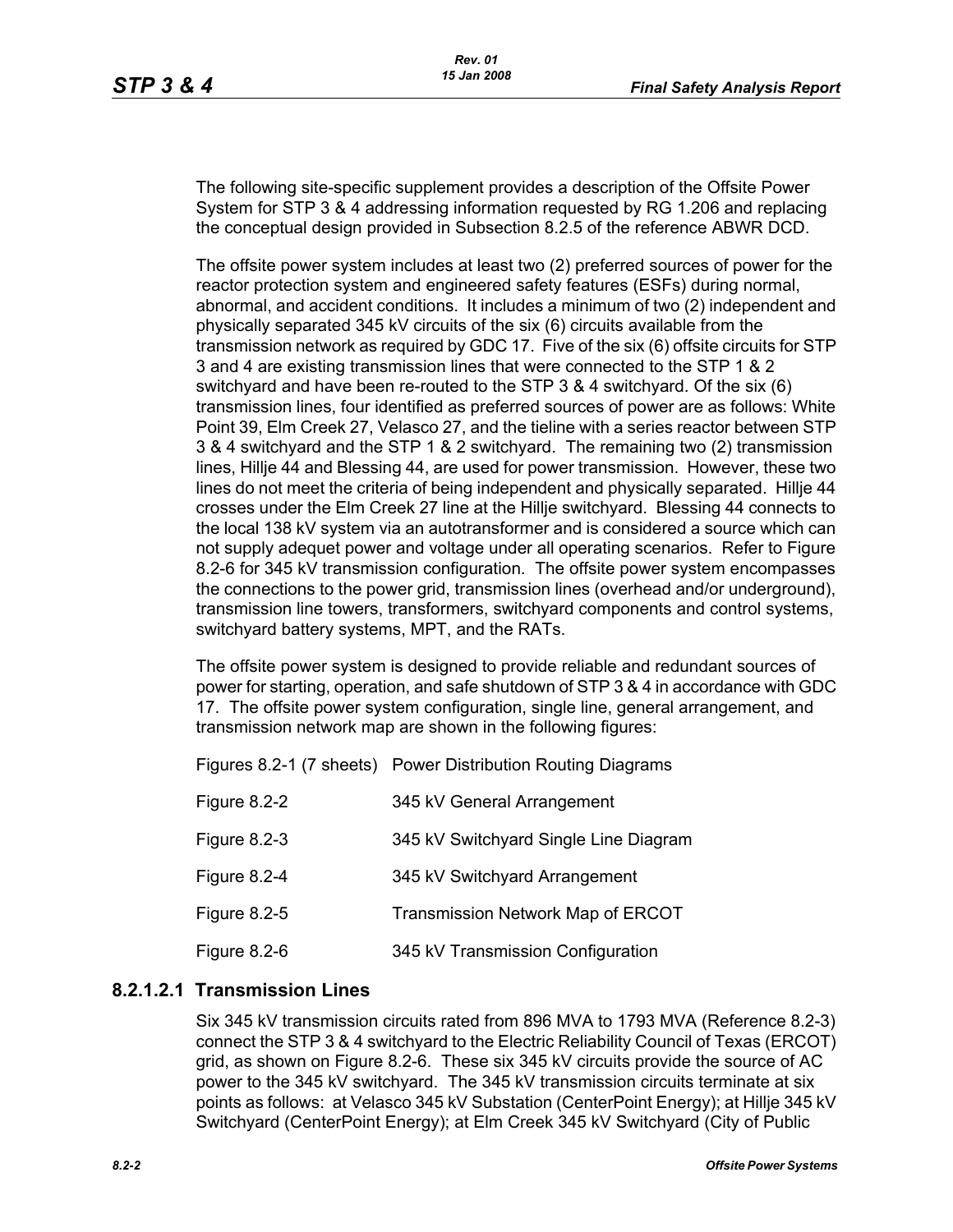Service Board of San Antonio (CPS); at White Point 345 kV Substation (AEP Texas Central Company (TCC); at the STP 1 & 2 switchyard via a tieline with a series reactor (TCC); and at Blessing 345 kV Substation autotransformer (TCC). The Blessing 345 kV autotransformer is connected to the TCC's Blessing 138 kV Substation.

The STP 3 & 4 transmission lines utilize the existing (from STP 1 & 2) corridor and rights-of way for interconnects to the existing transmission grid. The description of the transmission system components for both existing and new structures as listed below fully describes and qualifies the use of this system within the present boundaries of the existing corridors. Transmission service providers (TSP) in the ERCOT region are subject to regulations of the Public Utility Commission of Texas (PUCT) that control new transmission facilities or interconnections needed to provide transmission service to and from the transmission grid. (Reference 8.2-3).

Three (3) existing rights-of-way commence from the STPEGS property (for STP 1, 2, 3, & 4) toward the termination points described below and shown on Figure 8.2-5. The eastern right-of-way is 100 ft wide and contains two (2) 345 kV circuits to Velasco (on double-circuit structures). The western right-of-way is 100 ft wide and contains a 345 kV circuit to Blessing. The middle or northwestern right-of-way is 400 ft wide and contains six (6) circuits. These circuits are carried on three sets of double-circuit towers. The Elm Creek 18 and the W.A.Parish 39 line locations are on the eastern structures, the Hillje 64 and the Elm Creek 27 lines are on the middle structures. The White Point 39 and the Hillje 44 line are on the western structures. There is adequate spacing between the middle and western towers to allow complete failure of one without jeopardizing the other. For the purpose of analysis, the right-of-way has been considered as two independent rights-of-way. This right-of-way is approximately 20 miles long and terminates in four separate rights-of-way varying in width from 100 to 150 ft. The Velasco 27 line includes an underground 345 kV cable that crosses under the two double circuit overhead lines that feed Elm Creek 18, Hillje 64, and W.A.Parish 39. This underground installation eliminates the possibility of a failure of the overhead lines from impacting the Velasco 27 line. The transmission configuration map showing the proposed usage of existing rights-of-way in the region is included in Figure 8.2-5. Refer to Figure 8.2-6 for transmission configuration for both STP 1 & 2 and STP 3 & 4.

A list of all transmissions circuits from each of the four transmission service providers to the STPEGS plant site is given in Table 8.2-2. This table includes all termination points, ownership of the circuit, circuit operating voltage, and approximate circuit length in miles.

The 345 kV transmission circuits are routed on rights-of-way as described above except for the distance from the rights-of-way to the STP 3 & 4 switchyard on the STPEGS plant property. In this small section, the 345 kV structures are arranged as depicted in Figure 8.2-2. The location of transmission circuits within this small section has been analyzed and failure of a tower due to failure of an adjacent tower has been determined not to adversely impact plant offsite power supply.

The 345 kV transmission system from STP 3 & 4 to the ERCOT grid is designed so that any two of the 345 kV transmission circuits from STP 3 & 4 may be taken out of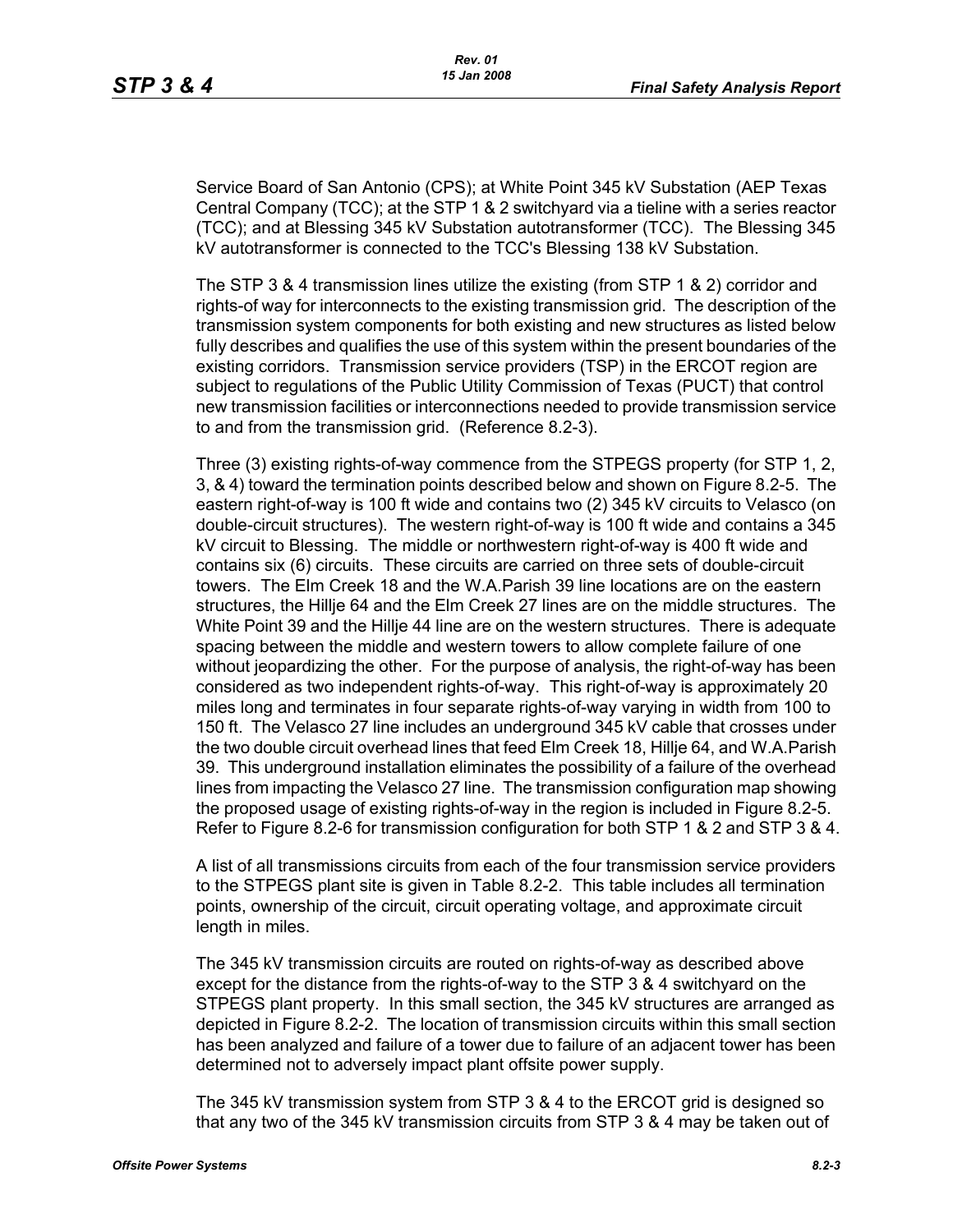service and the full-load generation of STP 3 & 4 can still be transmitted to their respective load centers. The loss of any double-circuit structure or any two transmission circuits does not reduce the availability of the offsite supply of power to the STP 3 & 4 345 kV switchyard. The transmission grid associated with the plant is further designed so the loss of an independent right-of-way may necessitate some reduction in generation output, but does not reduce the availability of the offsite supply of power. The transmission system is designed to maintain a voltage variance of +/- 5% without STP 3 & 4 reactive support in accordance with ERCOT Protocols, Operating Guides and Procedures (Reference 8.2-6). With a +/- 5% voltage variance on the grid, the onsite power distribution system maintains  $a +/10\%$  voltage on the loads. The ERCOT Protocols, Operating Guides and Procedures also keep the frequency at 60 Hz except during periods of major generation loss. During periods of generation loss, frequency will drop; however, ERCOT employees automatic firm load shedding schemes which unload the grid and allow generators to recover to normal frequency.

All the transmission lines to the STPEGS plant are designed for reliability and performance. The structures for these circuits, as well as the 345 kV switchyard, are built to withstand hurricane force winds. In southeastern Texas, the ice-loading condition on transmission lines is not considered significant since it is less than the hurricane wind-loading on transmission or substation structures. The 345 kV structures have sufficient vertical spacing to minimize galloping conductor flashover. Galloping conductors have caused outages primarily of 138 kV and 69 kV vertically spaced circuits since the vertical spacing between conductors is much less than that for 345 kV circuits. Galloping conductors are considered a rare phenomenon in southeastern Texas. The Transmission Line Historical Data on Outages Due to Failures, Table 8.2-3, does not attribute any outages due to galloping conductors.

The isokeraunic level in thunderstorm days per year is moderate to moderately high for the Texas Gulf Coast area. Long-term historical data show this area to have approximately 65 thunderstorm days per year (Reference 8.2-4). The transmission line design has sufficient basic insulation level (BIL) to minimize lightning flashover from the expected number of lightning strokes (the number of lightning strokes is assumed proportional to the number of thunderstorm days per year).

The ERCOT grid and transmission system (as described in Section 8.1.1) ensures that AC offsite power is available for shutdown of STP 3 & 4 and for mitigating the consequences of postulated accidents at either unit.

# **8.2.1.2.2 Switchyard Description**

The STP 3 & 4 345 kV switchyard is sized and configured to accommodate the output of both units. The location of this switchyard is on the STP site approximately 650 feet north of STP 3 & 4. The switchyard layout and location are shown on Figures 8.2-2, 8.2-4 and 8.2-6.

As indicated on Figure 8.2-3, a breaker and-a-half scheme is incorporated in the design of the 345 kV switchyard. The switchyard bus is a 63 kA fault duty design. Circuit breakers and disconnect switches are sized and designed in accordance with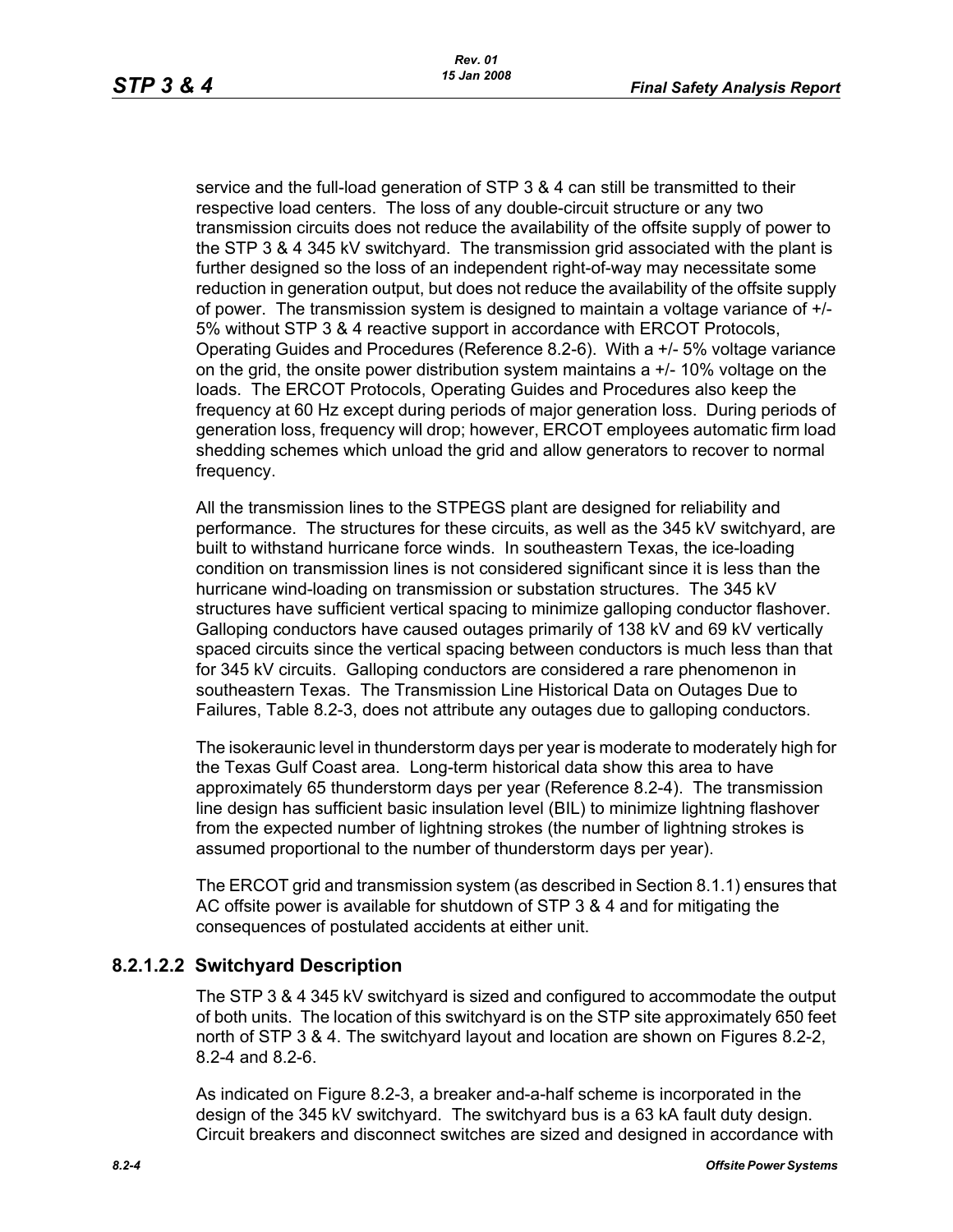ANSI Standard C37.06 (Reference 8.2-1). All circuit breakers are equipped with dual trip coils. The 345 kV circuit breakers in the switchyard are rated according to the following criteria:

- **Circuit breaker continuous current ratings are chosen such that no single** contingency in the switchyard (e.g., a breaker being out for maintenance) will result in a load exceeding 100 percent of the nameplate continuous current rating of the breaker.
- Interrupting duties are specified such that no fault occurring on the system, operating in steady-state conditions, will exceed the breaker's nameplate interrupting capability.
- Momentary ratings are specified such that no fault occurring on the system, operating in steady-state conditions, will exceed the breaker's nameplate momentary rating.
- **DED** Voltage ratings are specified to be greater than the maximum expected operating voltage.

All 345 kV breakers have a minimum symmetrical interrupting capability of 63,000 amperes. The Onsite Electrical System is designed for a future maximum switchyard short circuit contribution of 37 Gva.

The design of the switchyard is consistent with a standard breaker-and-a-half scheme, and includes seven bays in the configuration. The breaker-and-a-half switchyard arrangement offers the operating flexibility to maintain the anticipated operational containment integrity and other vital functions in the event of a postulated accident(s) as described in the Failure Modes and Effects Analysis (FMEA) Subsection 8.2.2.2. Some of the specific advantages of the breaker-and-a-half switchyard arrangement are:

- Any transmission line into the switchyard can be cleared either under normal or fault conditions without affecting any other transmission line or bus.
- Either bus can be cleared under normal or fault conditions without interruption of any transmission line or the other bus.
- Any circuit breaker can be isolated for maintenance or inspection without interruption of any transmission line or bus.
- A fault in a tie breaker or failure of the breaker to trip for a line or generator fault results only in the loss of its two adjacent circuits until it can be isolated by disconnect switches.
- A fault in a bus side breaker or failure of the breaker to trip for a line or generator fault results only in the loss of the adjacent circuits and the adjacent bus until it can be isolated by disconnect switches.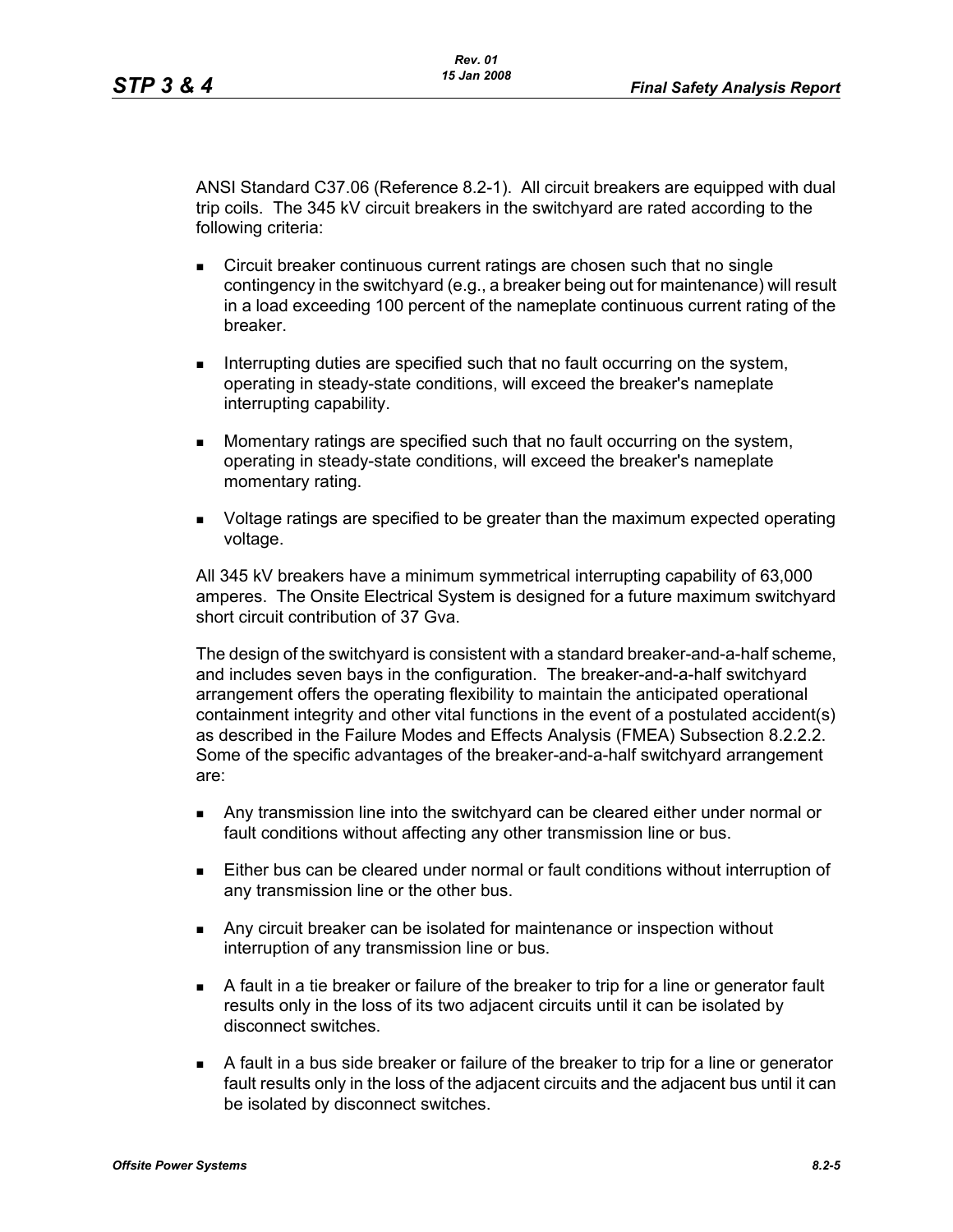Electrical protection of circuits from the STP 3 & 4 switchyard use a primary and secondary relaying scheme. The current input for the protective relaying schemes come from separate sets of circuit breaker bushing current transformers. Also, the control power for all primary and secondary relaying schemes is supplied from separate 345 kV switchyard 125 VDC systems. These schemes are used for the following:

- The scheme is used on each of the six 345 kV transmission circuits from the STPEGS 345 kV switchyard to the ERCOT grid. The potential input for the primary and secondary transmission circuit relaying systems is supplied from fused branch circuits originating from a set of coupling capacitor potential devices connected to the associated transmission circuit.
- The switchyard buses use a primary and backup scheme. The zone of protection of each 345 kV bus includes all the 345 kV circuit breakers adjacent to the protected bus.
- **EXECT** Line protection for the main power transformers and reserve auxiliary transformers use primary and backup schemes.

In addition to the above described STP 3 & 4 345 kV switchyard relaying systems, each of the 345 kV circuit breakers has an associated circuit breaker failure relaying system. The primary and secondary relaying systems of the STP 3 & 4 345 kV switchyard are connected to separate trip circuits in each 345 kV circuit breaker.

For the two 125 VDC batteries located in the STPEGS 345 kV switchyard control house, each battery has its own battery charger. Each battery charger is connected to separate 480 VAC distribution panel boards also located in the control house. The 345 kV switchyard 125 VDC systems are entirely independent of the unit non-Class 1E and unit Class 1E battery systems.

The STP 3 & 4 345 kV switchyard 480 VAC and 120/240 VAC station service system consists of two 4.16 kV/480 VAC load center transformers, a 480 VAC double-ended load center, two 480 VAC distribution panel boards, a 480/120-240 VAC transformer bank and two 120/240 VAC distribution panel boards. The 4.16 kV/480 VAC load center transformers are supplied by two 4.16 kV non-Class 1E feeders, one from each unit, and each are provided with a backup power feed from the CTG.

The control cables for the switchyard breakers are routed through three parallel, independent cable trenches. The two outer trenches carry the primary relaying and control for all breakers. The center trench carries the secondary (or backup) relaying and control for all breakers. Cables are routed from each breaker to the respective trenches in such a fashion as to maintain separation between primary and secondary circuits.

# **8.2.1.2.3 Main Power and Reserve Auxiliary Transformers**

The main power transformer (MPT) and the reserve auxiliary transformers (RATs) tielines run south from the new 345 kV switchyard toward STP 3 & 4.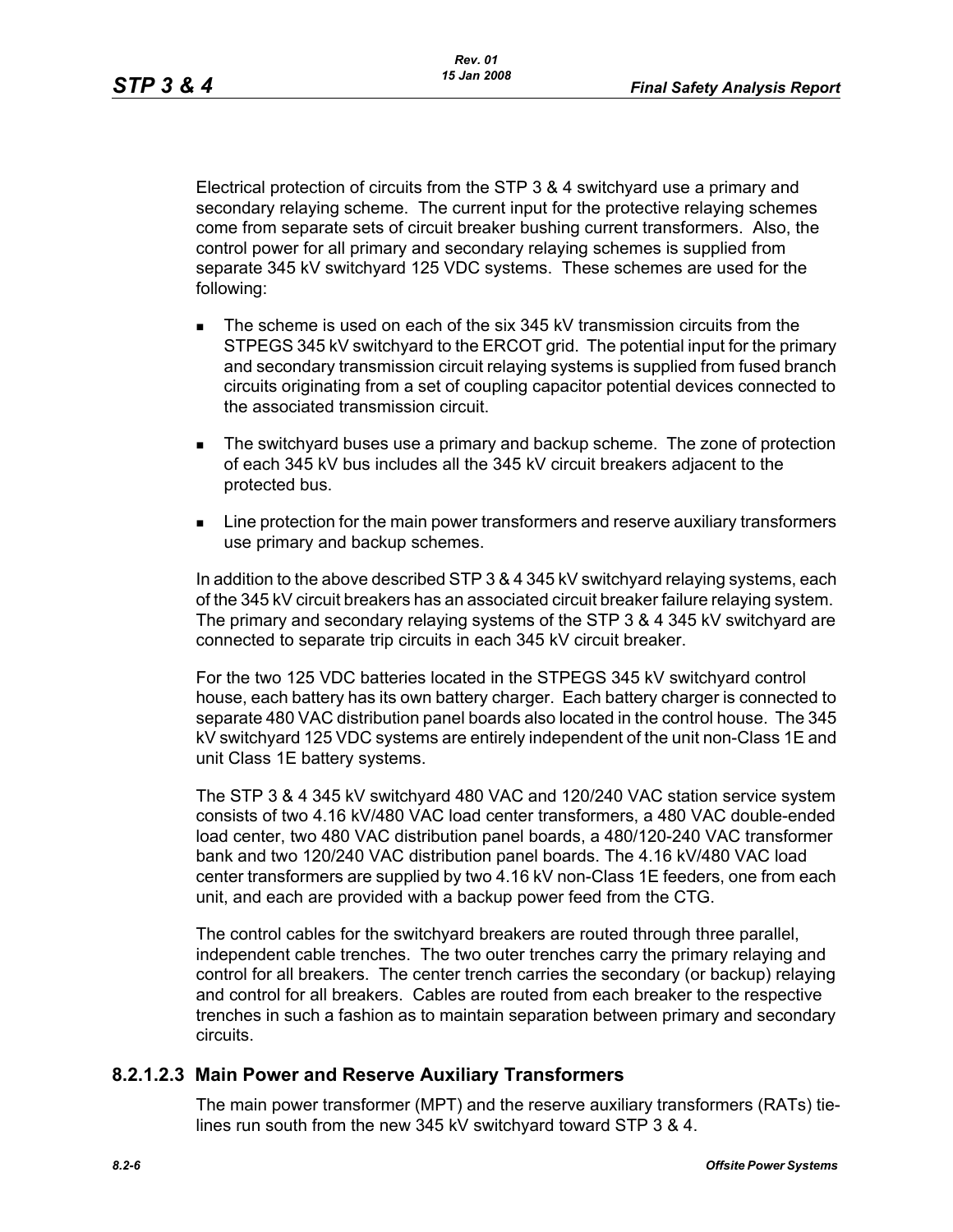The MPT consists of three normally energized single phase transformers with an additional installed spare. Provisions are made to permit connecting and energizing the spare transformer following a failure of one of the normally energized transformers.

The calculated rated conditions for the MPT(s) are approximately 1612 MVA with a nominal voltage of 24 kV and with taps at 105%, 102.5%, 100%, 97.5%, and 95% of 362.25 kV. The MPTs are each individually rated at approximately 537.5 MVA. MPT and high voltage circuits have sufficient impedance to limit the primary side maximum available fault current contribution from the system to that required by the main generator output circuit breaker.

The offsite transmission circuits from the transmission network through and including the main step-up power and reserve auxiliary transformers are designed and constructed to withstand the mechanical and thermal stresses from the worst case faults.

The offsite transmission circuits from the transmission network through and including the main step-up power and reserve auxiliary transformers are sized to supply their load requirements during all design operating modes of their respective Class 1E divisions and non-Class 1E load groups.

The impedances of the unit auxiliary and reserve auxiliary transformers are compatible with the interrupting capability of the plant's circuit interrupting devices.

### **8.2.1.2.4 Unit Auxiliary Transformers**

The main step-up power and reserve auxiliary transformers are provided with separate oil collection pits and drains to safe disposal area, and are provided with fire protection deluge systems as specified in Section 9A.4.6.

Each transformer has primary and backup protective devices. DC power to the primary and backup devices is supplied from separate non-Class 1E DC sources.

#### **8.2.1.3 Separation**

#### STD DEP Admin

*The location of the main power transformer, unit auxiliary transformers, and reserve auxiliary transformer are shown on Figure 8.2-1. The reserve auxiliary transformer is separated from the main power and unit auxiliary transformers by minimum distance of 15.24m. It is a requirement that the 15.24m minimum separation be maintained between the switching station and the incoming tie lines (see Section 8.2.3). The transformers are provided with oil collection pits and drains to a safe disposal area.*

#### STP DFP 82-1

*The alternate preferred feeds from the reserve auxiliary transformers are routed inside the Turbine Building. The Turbine Building switchgear feed from the reserve auxiliary transformer is routed directly to the Turbine Building switchgear rooms. The feed to the Control Building is routed in corridors outside of the Turbine Building switchgear*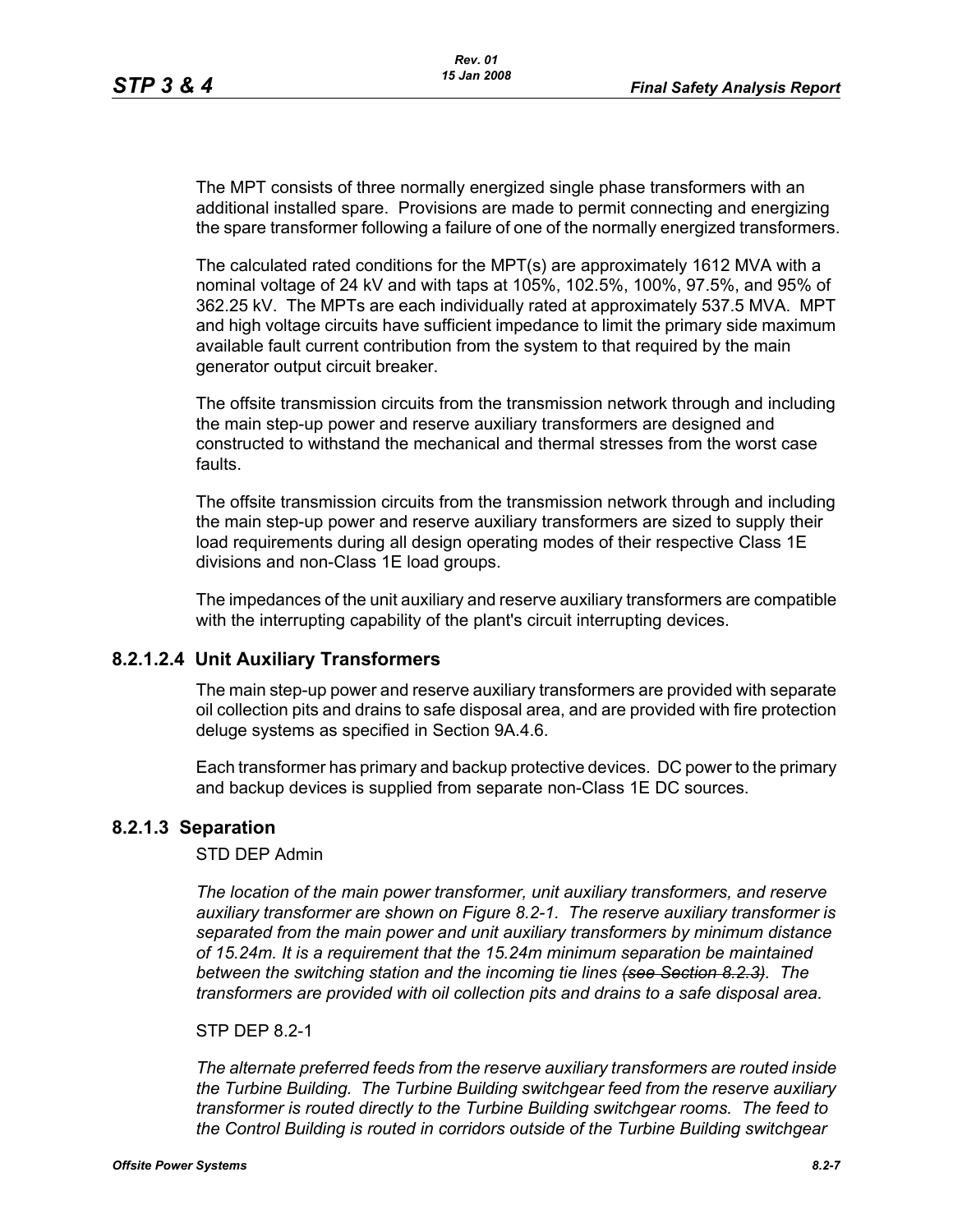$\mathbf I$ 

Π

*rooms. It exits the Turbine Building and crosses the Control Building roof on the opposite side of the Control Building from the route for the normal preferred power*  feeds. The steam tunnel is located between the normal preferred feeds and the *alternate preferred feeds across the stepped roof of the Control Building. The alternate preferred power feed turns down between the Control and Reactor Building and enters the Reactor Building on the Division II side of the Reactor Building. From there it continues on to the respective switchgear rooms in the Reactor Building* the Reactor Building on the Division I side of the Reactor Building. From there it continues onto the respective switchgear rooms in the Reactor Building.

STD DEP Admin

*Instrument and control cables associated with the normal preferred power circuits are separated [i.e., by 15.24m, or by walls or floors] from the instrument and control cables associated with the alternate preferred power circuits; with exception of the circuits in the control room, the circuits at the control and instrument DC power sources, and the interlock circuitry required to prevent paralleling of the two offsite sources. However, these circuits are electrically isolated and separated to the extent practical, and are not routed together in the same raceway. The reserve auxiliary transformer power, instrument and control cables do not share raceways with any other cables. The instrumentation and control circuits for the normal and alternate preferred power shall not rely on a single common DC power source. [See Subsection 8.2.3 items (13) and (15)*

### **8.2.2.1 General Design Criteria**

STP DEP 1.1-2

*(1) GDC 5 and RG 1.81 - Sharing of Structures, Systems and Components*

*The ABWR is a single-unit plant design. Therefore this GDC is not applicable.* STP 3 & 4 is a dual-unit station. GE Licensing Topical Report (LTR) NEDO-33325, May, 2007, titled "Common Equipment and Structures" addresses the sharing of structures, systems, and components important to safety between the two units. The LTR demonstrates that GDC 5 is met for a standard dual-unit configuration.

The following site-specific supplement adds GDC 2 and GDC 4 to address information requested by RG 1.206.

(10) *(10)* GDC 2 Design Basis for Protection Against Natural Phenomena

The offsite power system is designed to withstand anticipated natural weather phenomena per requirements of each transmission company and ERCOT. However, a direct strike by a tornado or hurricane can result in the failure of the offsite power system components in the line of the storm. The offsite transmission lines are arranged to minimize the likelihood that a storm will impact both independent offsite system connections. In the worst case event, the plant can achieve safe shutdown using the onsite AC power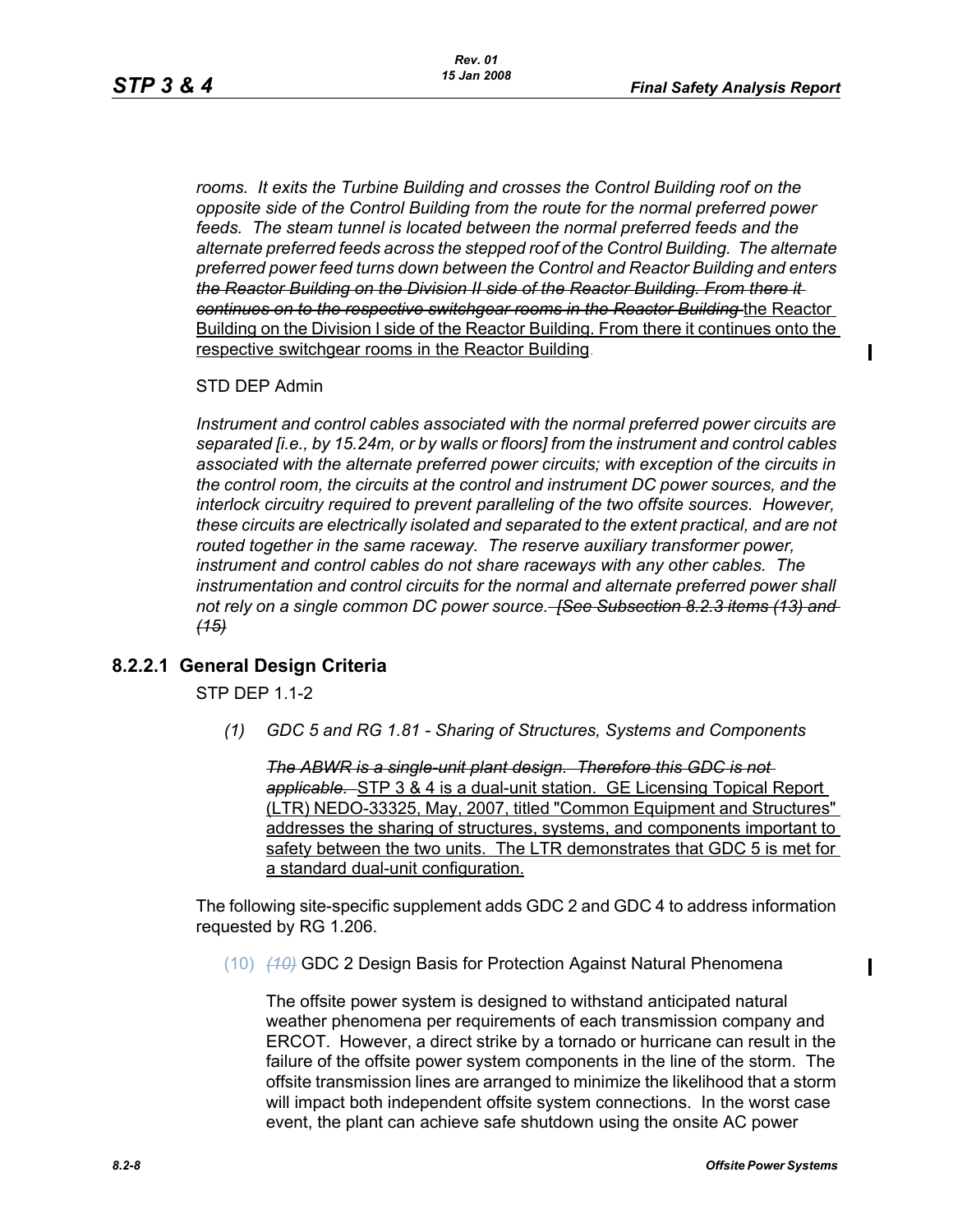$\mathbf I$ 

sources, which include the three independent divisions of safety-related diesel generators. Each of the onsite safety-related power sources is designed to withstand natural phenomena including tornados, hurricanes, floods and seismic events. The combustion gas turbine is designed to withstand tornados and hurricanes. In the event of a predicted hurricane, the plant will place each operating reactor in cold shutdown prior to the hurricane making landfall per the applicable Technical Specification.

(11) *(11)* GDC 4 Environmental and Dynamic Effects Design Bases

The minimum required two independent offsite power system connections are routed with adequate separation to ensure that an equipment failure from the plant to the switchyard will not impact more than one of the two independent connections to offsite power. Once the offsite connections enter the plant, they are routed through the control building to the onsite safetyrelated power system. The routing of the two independent sources of offsite power in the control building is designed so that any missile from an electrical failure can not impact more than one source of offsite power.

### **8.2.2.2 Failure Modes and Effects Analysis (FMEA)**

#### **8.2.2.2.1 Introduction**

This subsection provides a description of the failure modes and effects analysis (FMEA) for the "Offsite Power System" for the STP 3 & 4 units. This specific FMEA is a supplement and is provided for each of the following in accordance with RG 1.206:

- Transmission Line Towers
- **Transmission Line Conductors**
- 345 kV Switchyard
- Circuit Breakers
- Disconnect Switches
- **Main Power Transformers (MPTs)**
- **Reserve Auxiliary Transformers (RATs)**

Regulatory Guide 1.206 requires that an FMEA be performed on Switchyard components to assess the possibility of simultanious failure of both prefered circuits as a result of single event.

### **8.2.2.2.2 Analysis**

Outage data on the 345 kV transmission lines of current experience is given in Table 8.2-3.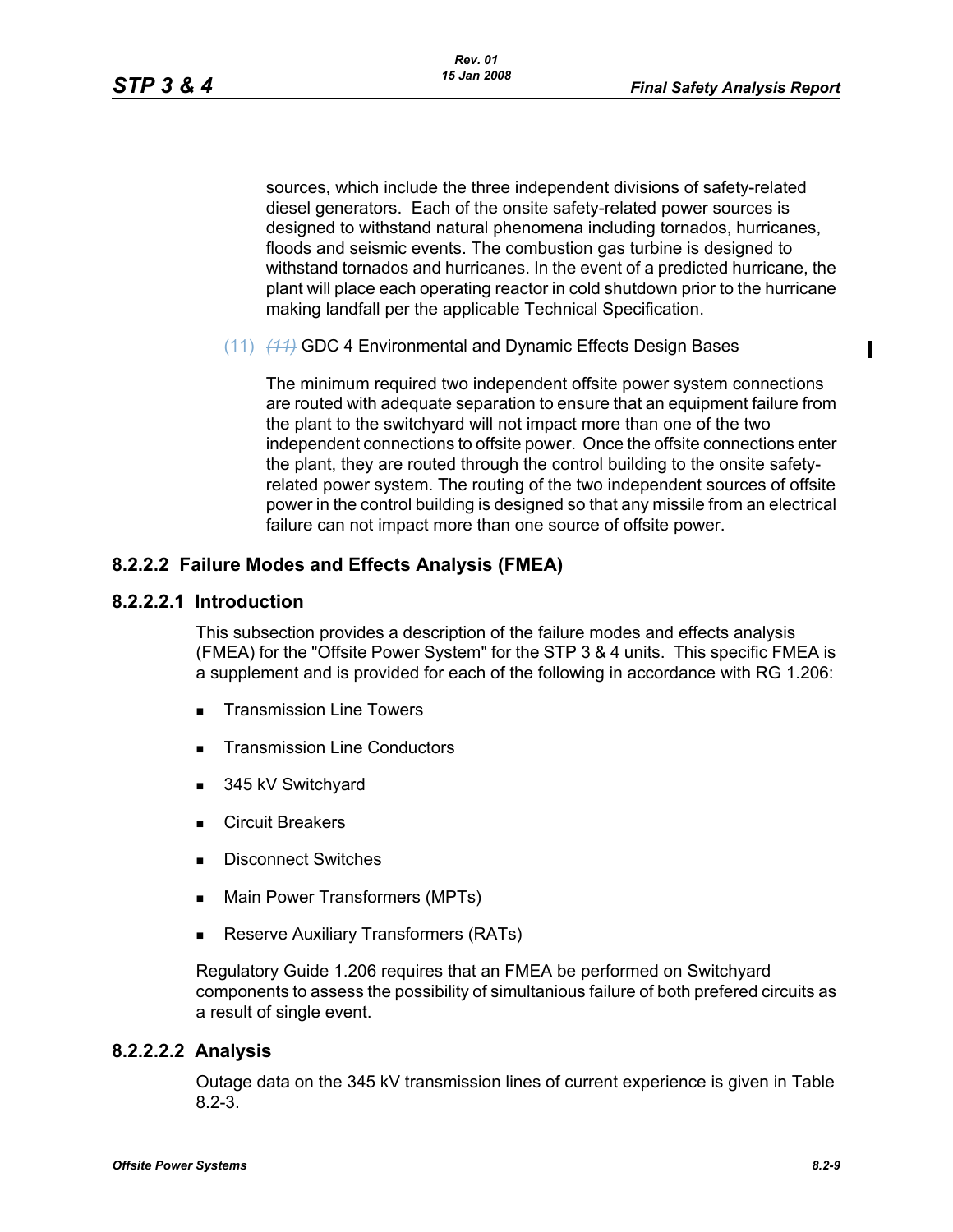# **8.2.2.2.2.1 Transmission Line Tower(s) Failure Mode Evaluation**

The 345 kV towers that will be constructed for STP 3 & 4 and the STP 1 & 2 transmission line towers that will be reworked for STP 3 & 4 are designed and constructed using the same type of design as the existing towers for STP 1 & 2. All towers for STP 1 & 2 are grounded with either ground rods or a counterpoise ground system. All transmission line towers are constructed and grounded using the same methods.

Failure of any one tower due to structural failure can at most disrupt and cause a loss of power distribution to only those circuits on the tower. The spacing of the towers between adjacent power circuits is designed to account for the collapse of any one tower.

Therefore, one of the preferred sources of power remains available for this failure mode in order to maintain the containment integrity and other vital functions in the event of a postulated accident(s).

### **8.2.2.2.2.2 Transmission Line Conductor(s) Failure Mode Evaluation**

The transmission lines have conductors installed or resized with replacement conductors to the proper load carrying conductor size in order to accommodate the additional capacity as a result of STP 3 & 4.

Failure of a line conductor would cause the loss of one preferred source of power but not more than one.

Therefore, a minimum of one preferred sources of power remains available for this failure mode in order to maintain the containment integrity and other vital functions in the event of a postulated accident(s).

### **8.2.2.2.2.3 345 kV Switchyard Failure Mode Evaluation**

As indicated in Figure 8.2-3 and 8.2-4, a breaker-and a-half scheme is incorporated in the design of the 345 kV switchyard for STP 3 & 4. The 345 kV equipment in the switchyard are all rated and positioned within the bus configuration according to the following criteria in order to maintain load flow incoming and outgoing from the units.

- Equipment continuous current ratings are chosen such that no single contingency in the switchyard (e.g., a breaker being out of for maintenance) can result in current exceeding 100 percent of the continuous current rating of the equipment.
- **Interrupting duties are specified such that no faults occurring on the system exceed** the equipment rating.
- **Momentary ratings are specified such that no fault occurring on the system** exceeds the equipment momentary rating.
- **DED** Voltage ratings are specified to be greater than the maximum expected operating voltage.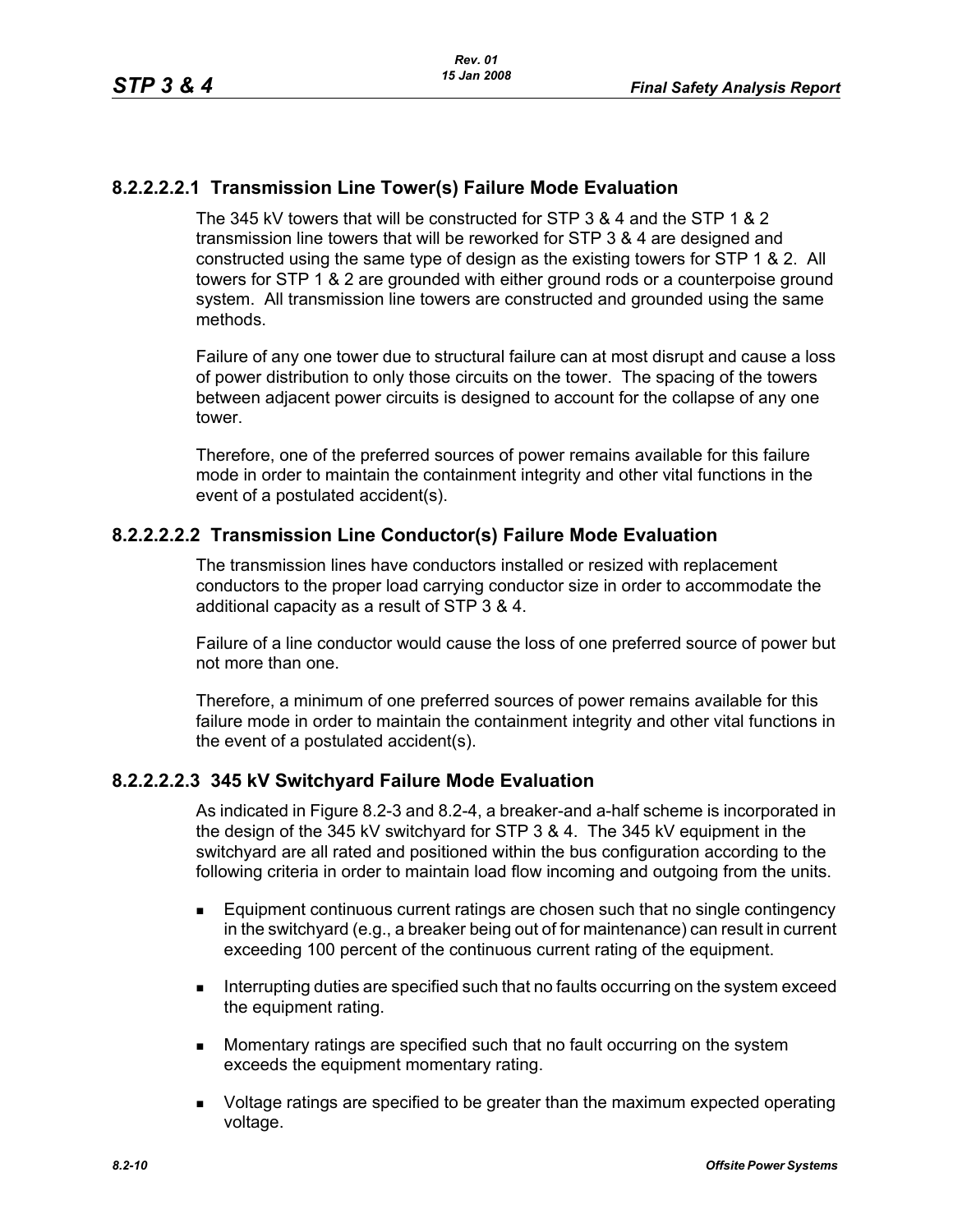The breaker-and-a-half switchyard arrangement offers the following flexibility to control a failed condition within the switchyard:

- Any faulted transmission line into the switchyard can be isolated without affecting any other transmission line.
- Either bus can be isolated without interruption of any transmission line or other bus.
- Each battery charger is connected to a 480 VAC distribution panel board located in the STP 3 & 4 345 kV switchyard control house. The 345 kV switchyard 125 VDC systems are independent of the unit non-Class 1E and unit Class 1E battery systems.
- A primary and secondary relaying system is included on each of the six 345 kV transmission circuits from the STP 3 & 4 345 kV switchyard to the ERCOT grid. All relay schemes used for protection of the offsite power circuits and the switching station equipment include primary and backup protection features. All breakers are equipped with dual trip coils. Each protection circuit which supplies a trip signal is connected to a separate trip coil.
- **Instrumentation and control circuits of the main power offsite circuit (i.e., normal** preferred power circuit) are separated from the instrumentation and control circuits for the reserve power circuit (i.e., alternate preferred power circuit)
- **The current input for the primary and secondary transmission circuit relaying** systems is supplied from separate sets of circuit breaker bushing current transformers. The potential input for the primary and secondary transmission circuit relaying systems is supplied from fused branch circuits originating from a set of coupling capacitor potential devices connected to the associated transmission circuit. The control power for the primary and secondary transmission circuit relaying systems is supplied from separate 345 kV switchyard 125 VDC systems.
- A primary and secondary relay system is included for protection of each of the STP 3 & 4 345 kV switchyard buses. The zone of protection of each 345 kV bus protection system includes all the 345 kV circuit breakers adjacent to the protected bus. The primary relay is the instantaneous high impedance type used for bus protection to detect both phase and ground faults. This relay is connected in conjunction with auxiliary relays and pilot wire relaying to form a differential protection, instantaneous auxiliary tripping, and transferred tripping relay system. The secondary relay system and pilot wire relaying is a duplicate of the primary relay system.
- The current input for the primary and secondary 345 kV bus relaying systems is supplied from separate sets of 345 kV circuit breaker bushing current transformers. The control power for the relay terminals of the primary and secondary 345 kV bus relaying systems located in the STP 3 & 4 345 kV switchyard control house is supplied from separate 345 kV switchyard 125 VDC systems.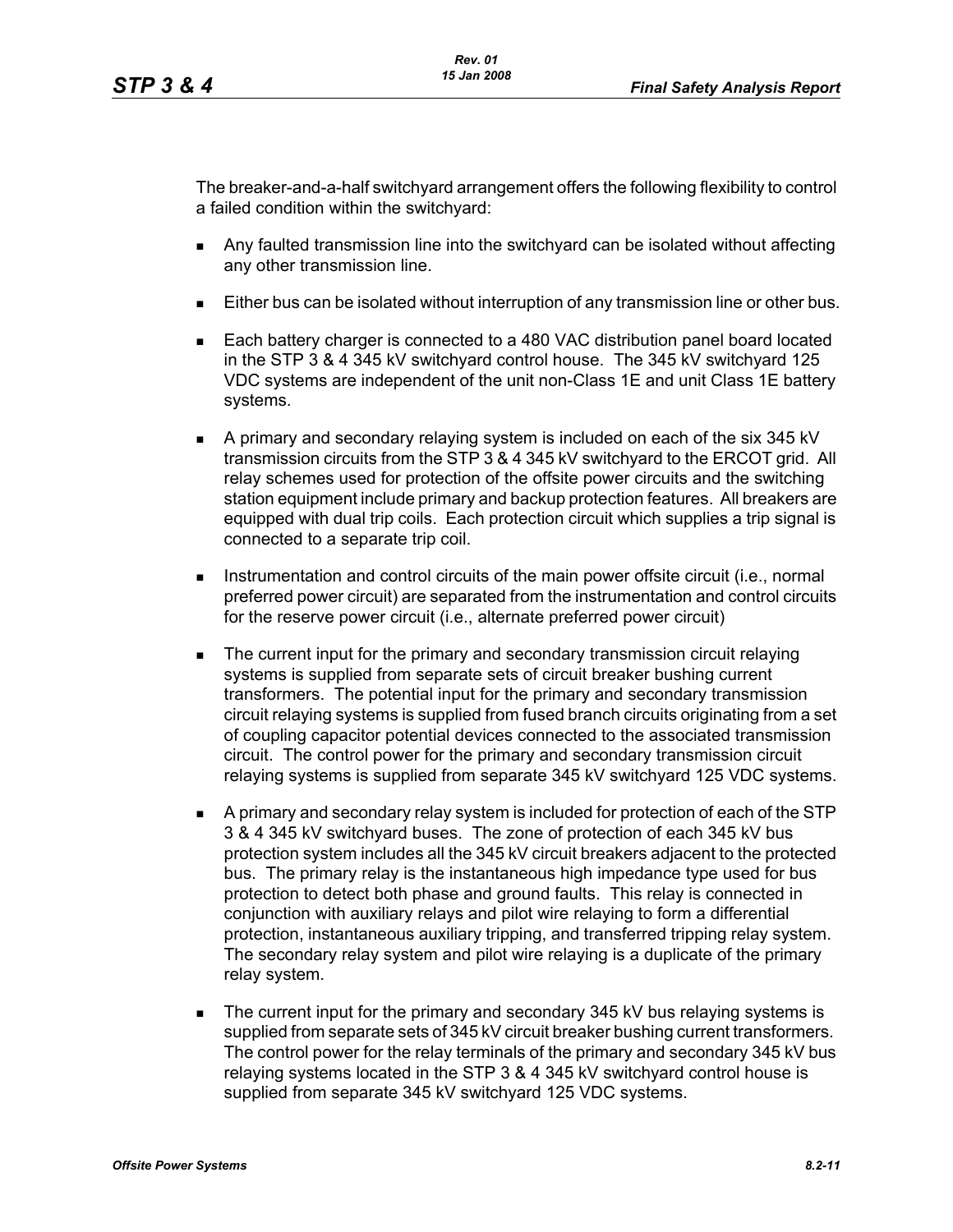- A primary and secondary relay system is included on each of the circuits connecting the MPT(s) and the RAT(s) to their respective STP 3 & 4 345 kV switchyard position. The zone of protection of each of the MPT(s) circuit connection protection system includes two associated circuit breakers at the STP 3 & 4 345 kV switchyard and the high side bushings of the MPT(s). The secondary relay system is a duplicate of the primary relay system.
- The current input for the primary and secondary MPT and the RAT circuit connection relaying systems are supplied from separate sets of 345 kV circuit breaker bushing current transformers, MPT and RAT transformer bushing current transformers. The control power for the relay terminals of the primary and secondary MPT circuit connection relaying systems located in the STP 3 & 4 345 kV switchyard control house are supplied from separate 345 kV switchyard 125 VDC systems. The control power for the relay terminals of the primary and secondary MPT and RAT circuit connection relaying systems located at the unit relay room are supplied from the respective unit non-Class 1E 125 VDC battery systems.
- Spurious relay operation within the switchyard that trips associated protection system will not impact any primary or backup system.

Therefore, a minimum of one preferred source of power remains available for this failure mode in order to maintain the containment integrity and other vital functions in the event of a postulated accident(s).

# **8.2.2.2.2.4 Circuit Breakers Failure Mode Evaluation**

As indicated in Figures 8.2-3 and 8.2-4, a breaker-and-a-half scheme is incorporated in the design of the 345 kV switchyard for STP 3 & 4. The 345 kV equipment in the switchyard are rated and positioned within the bus configuration according to the following criteria in order to maintain load flow incoming and outgoing from the units:

- **EXECT** Circuit breaker continuous current ratings are chosen such that no single contingency in the switchyard (e.g., a breaker being out for maintenance) will result in a load exceeding 100 percent of the nameplate continuous current rating of the breaker.
- Interrupting duties are specified such that no fault occurring on the system, operating in steady-state conditions will exceed the breaker's nameplate interrupting capability.
- **Any circuit breaker can be isolated for maintenance or inspection without** interruption of any transmission line or bus.
- A fault in a tie breaker or failure of the breaker to trip for a line or generator fault results only in the loss of its two adjacent circuits until it can be isolated by disconnect switches.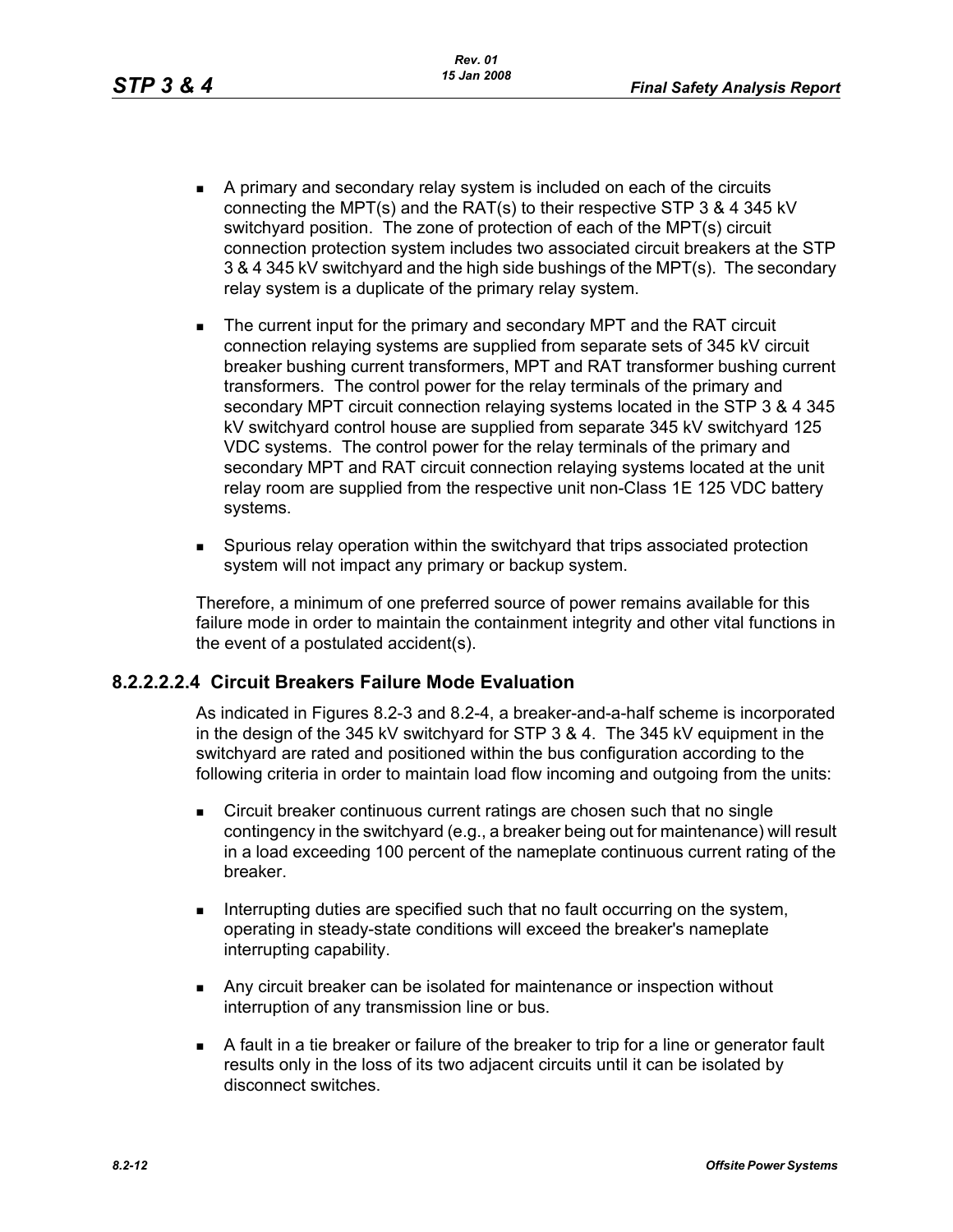A fault in a bus side breaker or failure of the breaker to trip for a line or generator fault results only in the loss of the adjacent circuits and the adjacent bus until it can be isolated by disconnect switches.

In addition to the above described STP 3 & 4 345 kV switchyard relaying systems, each of the 345 kV circuit breakers has a primary protection rely and a backup protection relay. The primary relay is a different type or manufacture from the backup relay. This will preclude common mode failure issues with the protection relays.

The primary and secondary relaying systems of the STP 3 & 4 345 kV switchyard are connected to separate trip circuits in each 345 kV circuit breaker. The control power provided for the 345 kV switchyard primary and secondary relaying protection and breaker control circuits consists of two independent 125 VDC systems.

### **8.2.2.2.2.5 Disconnect Switch(s) Failure Mode Evaluation**

All 345 kV disconnect switches have a momentary rating higher than the available short circuit level. The disconnect switches are implemented into the switchyard configuration to isolate main power circuits that have failed or are out for maintenance. A failure of the disconnect switch results only in the loss of its two adjacent circuits.

Therefore, a minimum of one preferred source of power remains available for this failure mode in order to maintain the containment integrity and other vital functions in the event of a postulated accident(s).

### **8.2.2.2.2.6 Main Power Transformers (MPTs) Failure Mode Evaluation**

A primary and secondary relay system precludes any failure interruption of power to the plant as a result of a lost or damaged MPT(s).

Failure of any MPT will require a transfer of power to the standby RATs. Each RAT has a rating equal or greater to that of a UAT and the capability to supply all Engineered Safety Feature buses in a unit.

# **8.2.2.2.2.7 Reserve Auxiliary Transformers (RATs) Failure Mode Evaluation**

The RAT(s) serve as a standby transformer to the UAT(s) associated with the respective unit and an alternate path to offsite power. Each RAT has the capacity to supply all Engineered Safety Feature (ESF) buses in a unit.

Failure of any transformer will result in a manual transfer of the sources of power for the 13.8kV plant generation buses, plant investment protection buses and ESF buses and will be initiated by the operator from the control room.

# **8.2.2.2.3 Conclusion**

The finding of the FMEA is that there are no single failures which can prevent the "Offsite Power System" from performing its function to maintain the anticipated operational containment integrity and other vital functions in the event of a postulated accident(s).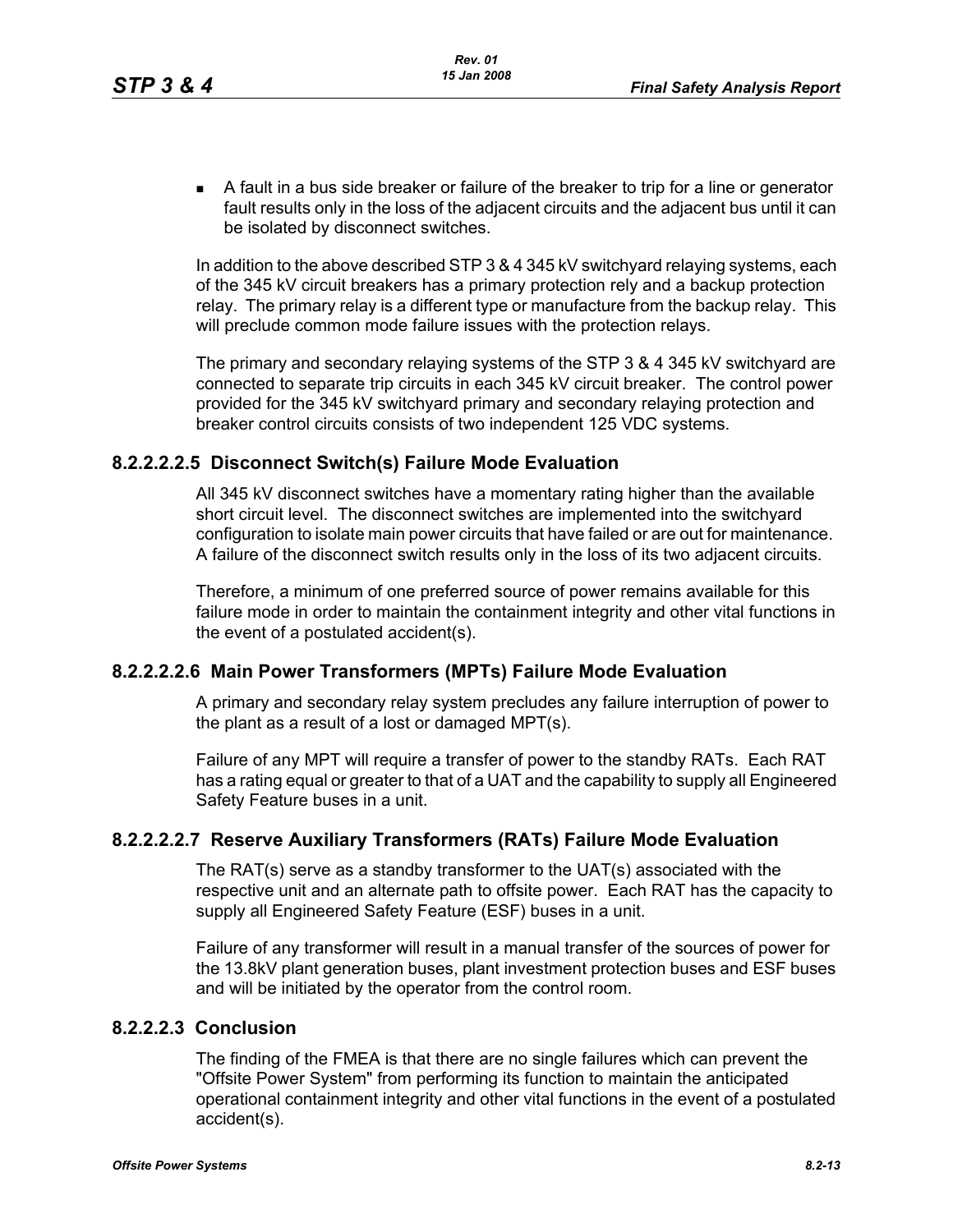### **8.2.2.3 Grid Analysis**

This subsection provides an analysis in accordance with RG 1.206.

An interconnection study (Reference 8.2-3) was performed by the transmission companies for steady state short circuit and stability analysis. These steady state analyses are performed for single and double circuit contingency on the 345 kV transmission system surrounding STP. The details as stated in Subsection 8.2.1.2.1 describing the offsite power system are met in accordance with North American Electric Reliability Corporation, ERCOT, TCC, and CenterPoint Energy planning criteria. These studies further demonstrate that the loss of any double-circuit 345 kV transmission line, the loss of any two 345 kV transmission circuits, or the loss of all circuits on any single independent right-of-way do not endanger the supply of offsite power required for starting, operation, and safe shutdown of STP 3 & 4.

A short circuit analysis has been performed as part of the interconnection study. The calculated maximum short circuit level at the STP 3 & 4 switchyard is less than the equipment short circuit criteria rating.

Stability studies were undertaken to evaluate the dynamic stability performance of both the proposed expansion and the existing STP power plants during transmission disturbances. Three phase fault initiated tripping events involving existing STP 1 & 2 switchyard, STP 3 & 4 switchyard and the Hillje 345 kV switchyard transmission outlets were simulated. These cases included all the possible double circuit tower outage combinations, as well as selected pairs of independent line outages. All 345 kV transmission lines cleared the faults within 4 cycle duration. The simulation results indicate stable operation of the existing STP 1 & 2 and STP 3 & 4 for all second level transmission line contingency conditions. The stability of the grid is fully maintained when considering the loss of the largest generation source, STP 3 & 4, based on the interconnection study (Reference 8.2-3).

Based on this interconnection study (Reference 8.2-3), the preferred sources of power are maintained across the associated power grid and will remain available to maintain the anticipated operational containment integrity and other vital functions in the event of a postulated accident(s).

ERCOT uses a real time contingency analysis to determine the condition of the grid for a multitude of single contingencies. For STP 3 & 4, ERCOT will run single contingencies for loss of largest generation and critical transmission lines like the analysis performed for STP 1 & 2 via the requirements of ERCOT's Protocols, Operating Guides and Procedures (Reference 8.2-6). During periods of instability or when analyzed switchyard voltages are lower than the allowed limit, the thetransmission operator will notify STP 3 & 4.

# **8.2.2.3.1 Grid Availability**

ERCOT is composed of bulk power systems. The organization of ERCOT includes an engineering subcommittee which conducts joint studies by testing the adequacy of the bulk power system. The studies performed jointly by the members of the ERCOT

 $\blacksquare$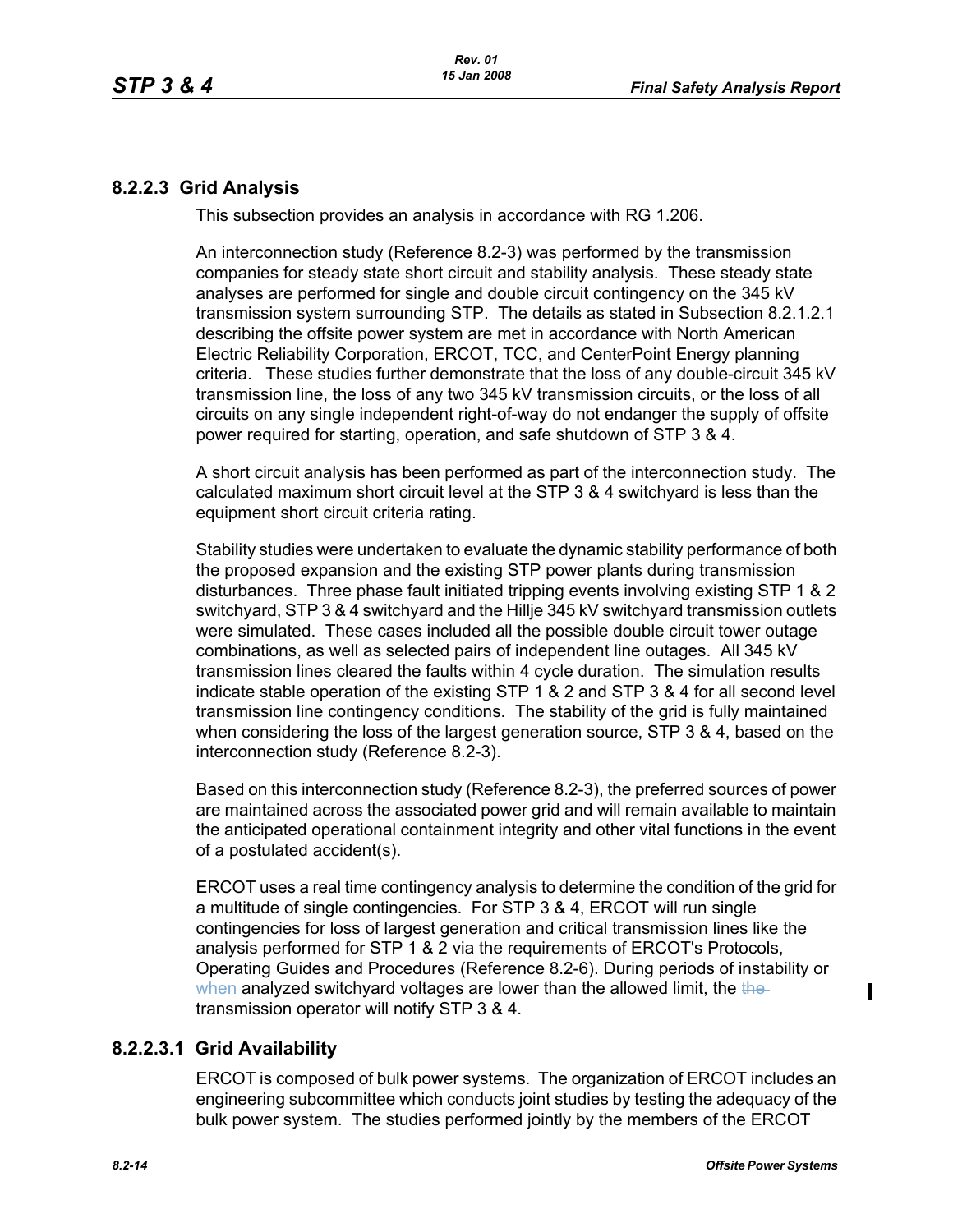Engineering Planning Subcommittee include steady-state load flow, transient stability, and loss-of-load probability (generation planning). The load flow and transient stability cases are designed to test the ERCOT bulk power planning criteria for reliability. Of primary importance in these ERCOT studies is the adequacy of the interconnection and bulk power system (primary 345 kV) to provide import capability to any system.

ERCOT relies on the TSPs to interconnect generation and loads to the ERCOT grid. For generators, an interconnection agreement is entered and provides rules and operating requirements. STP 3 & 4 interconnection agreement is expected to be similar to the STP 1 & 2 interconnection agreement. STP 1 & 2 agreement (Reference 8.2-5) requires the TSPs to support the needs of the nuclear plant for real time operation of the grid and for long term planning studies, including increased loading of the transmission system and new generation facilities.

The major load areas of the ERCOT system are interconnected by a 345 kV transmission network. The 345 kV voltage level is used for the bulk transmission system because it provides a high degree of reliability and has sufficient transport capability between the major load and generation areas.

The 345 kV transmission systems from STPEGS to the ERCOT grid are designed with sufficient BIL to endure expected lightning and switching surge voltage and expected insulator contamination. Design of transmission towers and circuit components conform to industry requirements. Studies and outage data in Table 8.2-3 demonstrate that offsite power for safe shutdown of the electrical system is highly reliable and no improvement in line outage rate is experienced.

# **8.2.3 Interface Requirements**

### STP DEP Admin

*The standard design of the ABWR is based on certain assumptions concerning the design bases which shall be met by the COL applicant in designing the portion of the offsite power system in his scope, as defined in Subsection 8.2.1.1.* are met in the design of the STP 3 & 4 Offsite Power System. *Those design bases assumptions are listed here. which the COL applicant shall meet.* 

STP DFP 8 2-1

- *(1) The offsite system shall consist of a minimum of two independent offsite transmission circuits from the transmission network. Reference Subsection 8.2.1.2.1.*
- *(2) Voltage variations of the offsite transmission network during steady state operation shall* do *not cause voltage variations at the loads of more than plus or minus 10% of the loads nominal ratings.* Reference Subsection 8.2.1.2.1.
- *(3) The normal steady state frequency of the offsite transmission network shall be* is *within plus or minus 2 hertz of 60 hertz during recoverable periods of system instability.* Reference Subsection 8.2.1.2.1.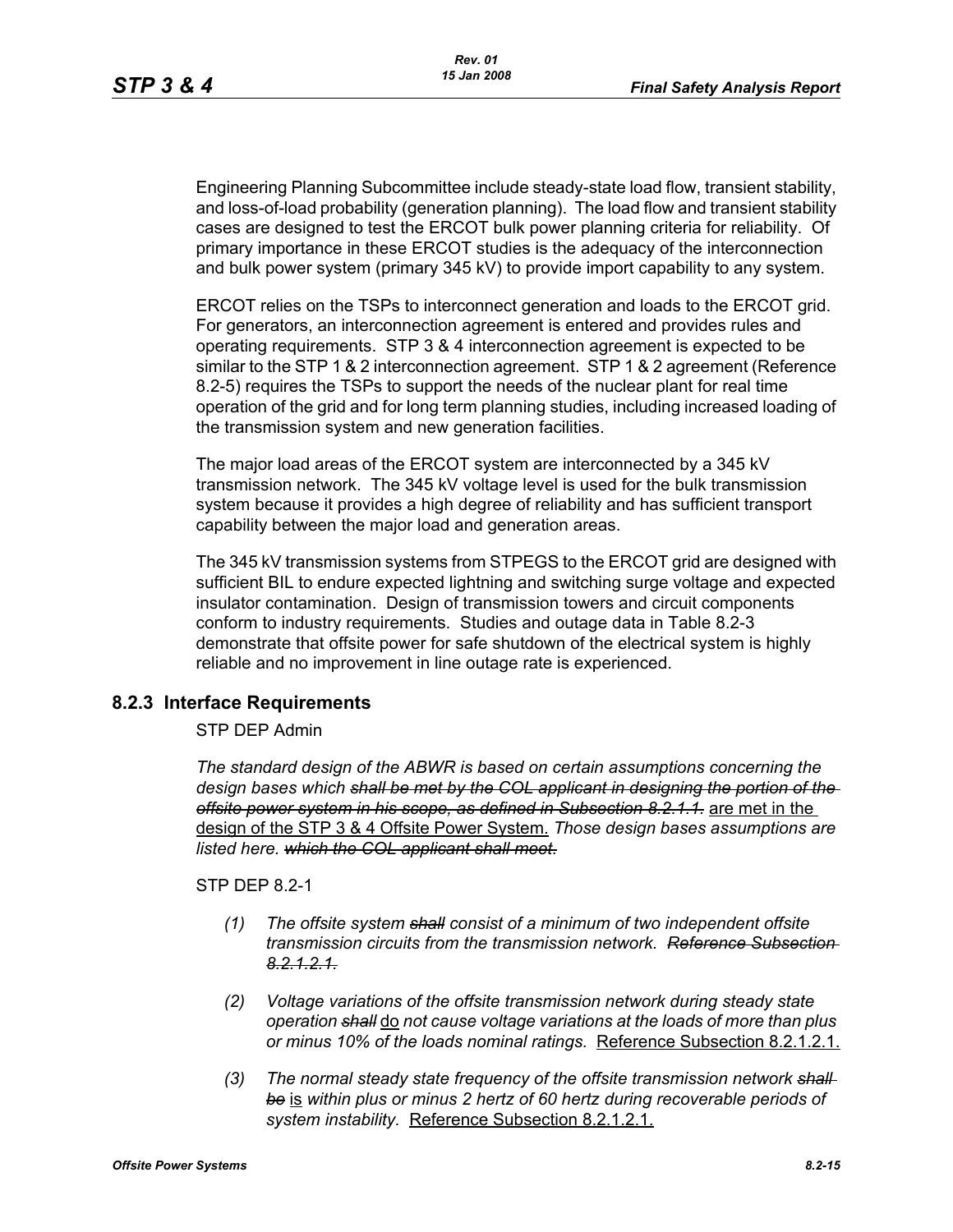- *(4) The offsite transmission circuits from the transmission network through and including the main step-up power and reserve auxiliary transformers shall be* are *sized to supply their load requirements, during all design operating modes, of their respective Class 1E divisions and non-Class 1E load groups.*  Reference Subsections 8.2.1.2, 8.2.1.2.1, 8.2.1.2.2 and 8.2.1.2.3.
- *(5) The impedence of the main step-up power and reserve auxiliary transformers shall be* is *compatible with the interrupting capability of the plant's circuit interrupting devices.* Reference Subsections 8.2.1.2.3.
- *(6) The independence of offsite transmission power, instrumentation, and control circuits shall be* is *compatible with the portion of the offsite transmission power, instrumentation, and control circuits within the ABWR Standard Plant scope.* Reference Subsections 8.2.1.2, 8.2.1.2.1, 8.2.1.2.2 and 8.2.2.2.2.3 and Figure 8.2-1.
- *(7) Instrumentation and control system loads shall be* are *compatible with the capacity and capability design requirements of DC systems within the ABWR Standard Plant scope.* Reference Subsections 8.2.1.2, 8.2.1.2.2 and 8.3.2.

# **8.2.4 COL License Information**

# **8.2.4.1 Periodic Testing of Offsite Equipment**

The following site-specific supplement addresses COL License Information Item 8.2.

Offsite power systems are designed to test periodically: (1) the operability and functional performance of the components of the offsite power systems, such as onsite power sources, relays, switches, circuit breakers, and buses, and (2) the operability of the systems as a whole and, under conditions as close to design as practical, the full operational sequence that brings the systems into operation, including operation of applicable portions of the protection system, and the transfer of power among the nuclear power unit, the offsite power system and the onsite power system. Procedures will be developed prior to fuel load to include periodic testing and/or verification of the following items 1-8. These will be established to be consistent with the requirements of GDC 18 and the plant operating procedure development plan which was provided to the NRC in ABWR Licensing Topical Report NEDO-33297, "Advanced Boiling Water Reactor (ABWR) Procedures Development Plan," dated January 2007. (COM 8.2-1) The procedures will provide for the following:

- *(1)* Verify normal offsite power circuit to be energized and connected to the appropriate Class 1E distribution system division and alternate offsite power circuit to be energized at least once every 12 hours.
- *(2)* Maintenance, calibration and functional test for instrumentation, control, and protection systems, equipment, and components associated with the normal and alternate offsite preferred circuits. Calibration of instrumentation and functional tests include tolerances for relays and meters such that minimum operable voltages for offsite power will not be exceeded, based on the design

П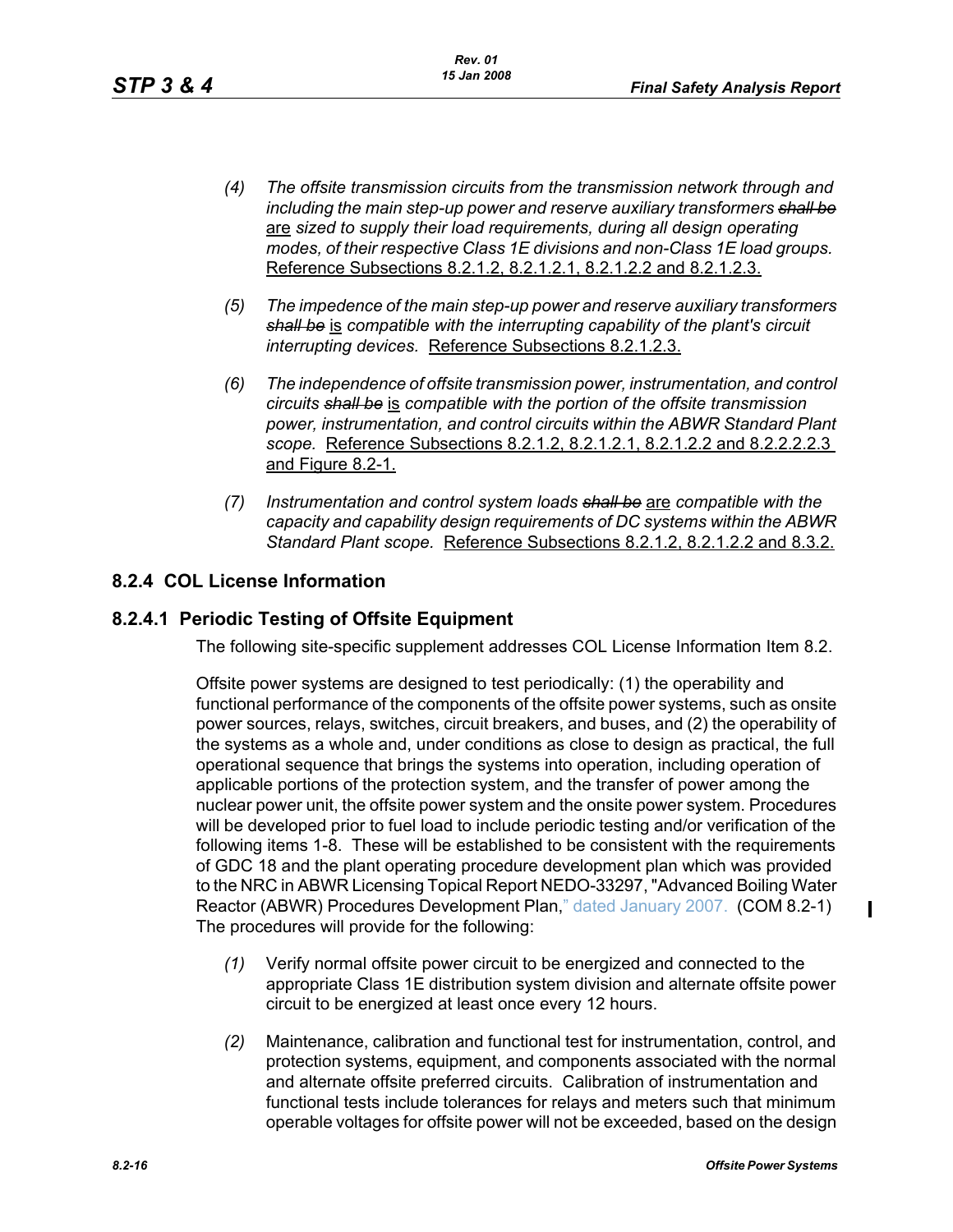of the system. Functional test will be performed on transformers with load tap equipment including the controller. The test procedures include expected effects on the distribution system and equipment during the test.

- *(3)* The required Class 1E and non-Class 1E loads can be powered from their designated preferred power supply within the capacity and capability margins specified in Tier 2 for the offsite system circuits.
- *(4)* Functional testing of undervoltage schemes that detect the loss of the offsite preferred power supply.
- *(5)* Preferred power supplies switching
- *(6)* Surveillances for the batteries and chargers meet accepted industry standards for their design load profiles and recharge times.
- *(7)* Maintenance and functional test for the generator breaker.
- *(8)* Isolated and non-segregated phase bus ducts are inspected and maintained such that they are clear of debris, fluids, and other undesirable materials. Also, terminals and insulators are inspected, cleaned and tightened, as necessary.

The test and inspection intervals will be established and maintained according to the guidelines of IEEE-338, Section 6.5, as appropriate for non-Class 1E systems (i.e., Items (4) and (7) of Section 6.5.1 are not applicable).

### **8.2.4.2 Procedures when a Reserve or Unit Auxiliary Transformer is Out of Service**

The following site-specific supplement addresses COL License Information Item 8.3.

Technical Specifications limit plant operation whenever one of the unit auxiliary or both of the reserve auxiliary transformers is inoperable.

### **8.2.4.3 Offsite Power Systems Design Bases**

The following site-specific supplement addresses COL License Information Item 8.4.

The interface requirements in Subsection 8.2.3 pertaining to offsite power systems have been adopted as design bases for STP 3 & 4.

### **8.2.4.4 Offsite Power Systems Scope Split**

The following site-specific supplement addresses COL License Information Item 8.5.

The interface requirements in Subsection 8.2.3 pertaining to offsite power systems scope split have been adopted as design bases for STP 3 & 4.

# **8.2.4.5 Capacity of Auxiliary Transformers**

The following site-specific supplement addresses COL License Information Item 8.6.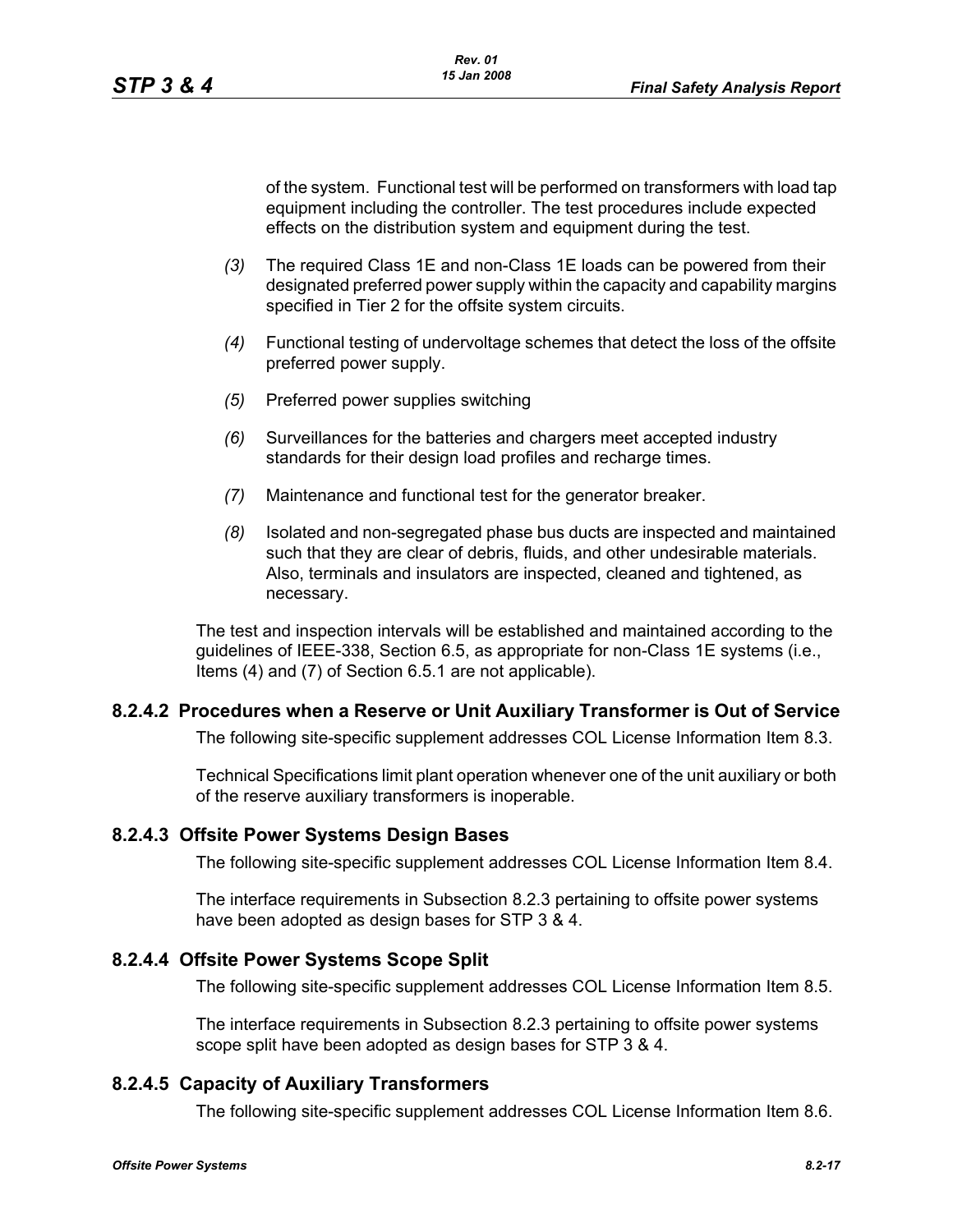Procedure(s) that provide limits to assure that the FOA ratings of the unit auxiliary or reserve auxiliary transformers are not exceeded under any operating mode will be developed before fuel load consistent with the plant operating procedure development plan which was provided to the NRC in ABWR Licensing Topical Report NEDO-33297, "Advanced Boiling Water Reactor (ABWR) Procedures Development Plan," dated January, 2007. (COM 8.2-2)

### **8.2.5 Conceptual Design**

The conceptual design information in this section is replaced with the following sitespecific supplement.

For site-specific design of the STP 3 & 4 Off Site Power System refer to Subsections 8.2.1.2, 8.2.1.3, and 8.2.3.

### **8.2.6 References:**

The following site-specific supplement adds new references.

- 8.2-3 American Electric Power Service Corporation, Center Point Energy Houston Electric, LLC, CPS Energy, and Austin Energy, Interconnection Study for New Generation in Matagorda County, Interim report for Generation 15INR008, June, 2007.
- 8.2-4 Weatherbase. (2007). *Historical Weather for Houston, Texas.* Retrieved August 22, 2007 from http://www.weatherbase.com/weather/
- 8.2-5 South Texas Project Interconnection Agreement between Reliant Energy, Incorporated; Central Power and Lighting Company; City of San Antonio, Texas; City of Austin, Texas; and STP Nuclear Operating Company, Effective date August 15, 2002.
- 8.2-6 ERCOT Protocols, Operating Guides and Procedures online at: http://www.ercot.com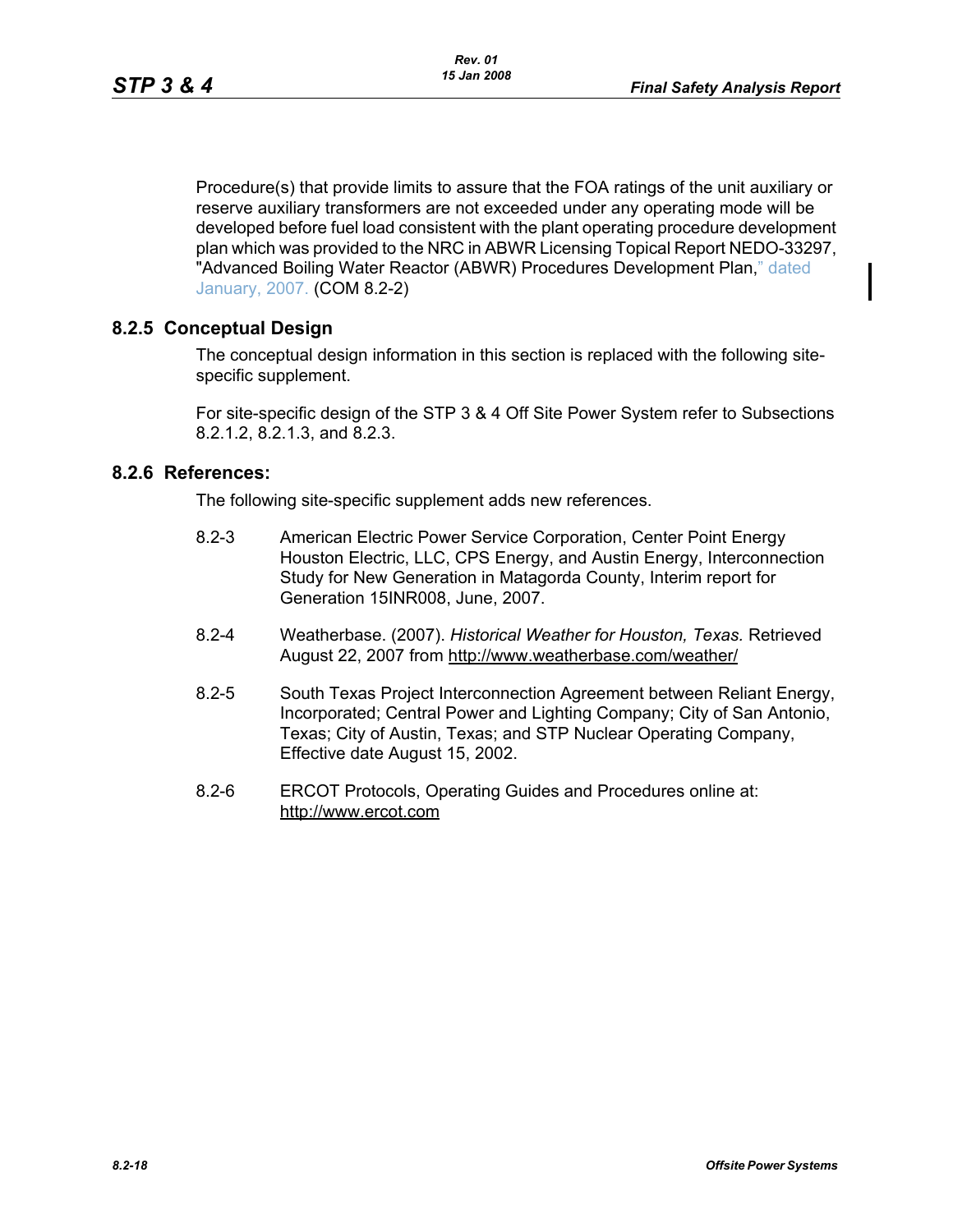| <b>Transmission Line</b> | Ownership         | <b>Nominal Operating</b><br>kV | <b>Right-of-Way</b> | Approximate<br>Line Length (mi) |
|--------------------------|-------------------|--------------------------------|---------------------|---------------------------------|
| Elm Creek 27             | <b>CPS</b> Energy | 345 kV                         | <b>NW</b>           | 155                             |
| Hillje 44                | <b>CNP</b>        | 345 kV                         | <b>NW</b>           | 20                              |
| White Point 39           | <b>AEP</b>        | 345 kV                         | <b>NW</b>           | 133                             |
| Velasco 27               | <b>CNP</b>        | 345 kV                         | E                   | 45                              |
| Blessing 44              | <b>AEP</b>        | 345 kV                         | W                   | 15                              |
| STP 1 & 2                | <b>AEP</b>        | 345 kV                         | E                   | 0.5                             |

### **Table 8.2-2 Tranmission Lines Providing Offsite Power To South Texas Project Electric Generating Station STP 3 & 4**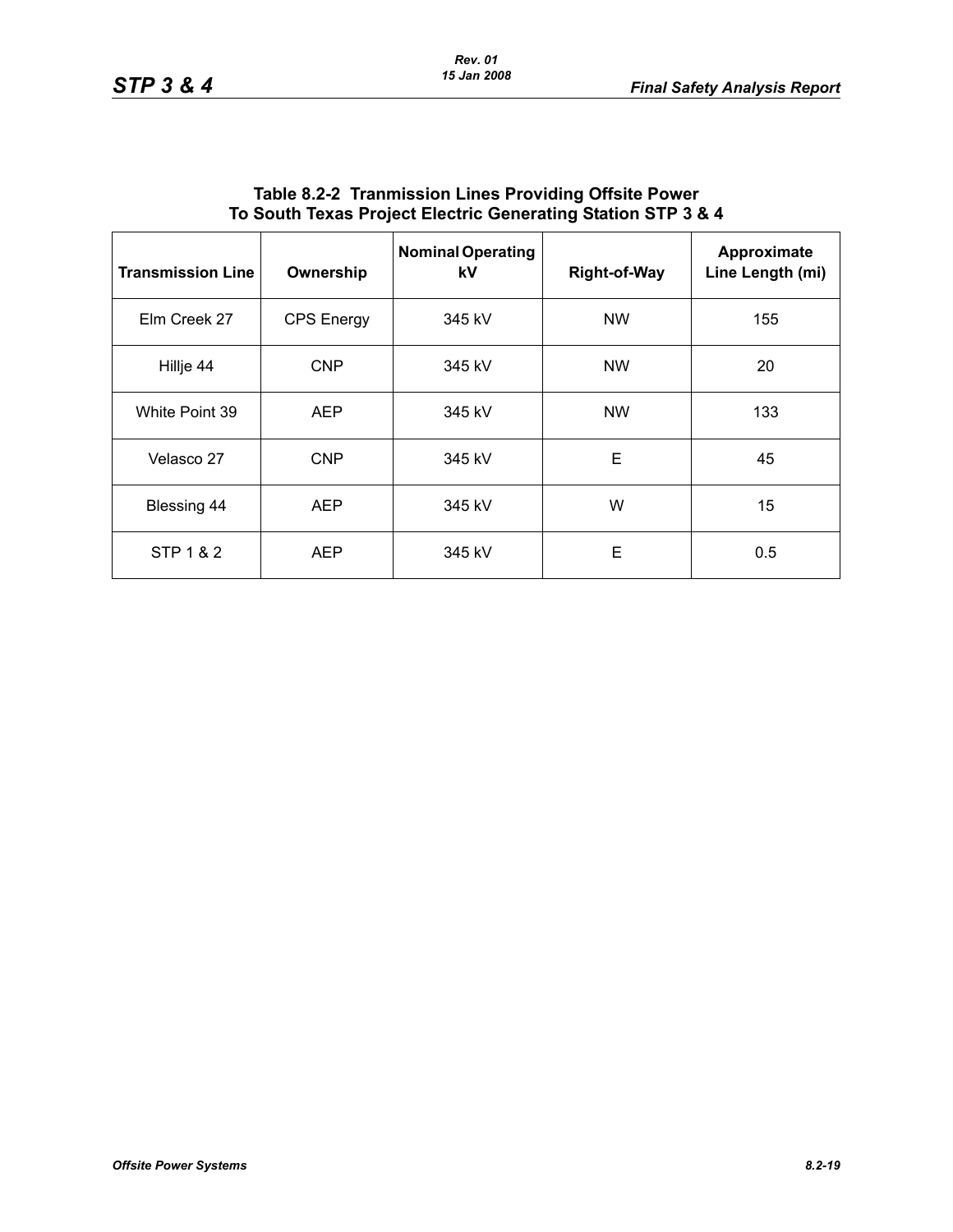| Table 8.2-3  Transmission Line Historical Data on Outages Due to Failures |
|---------------------------------------------------------------------------|
| STP Unit 1 & 2                                                            |

| <b>Failure Description</b>               | No. of Incidents<br>$(1980 - 2006)$ |
|------------------------------------------|-------------------------------------|
| Airplane/Foreign Object into Circuit     | $\overline{7}$                      |
| <b>Breaker Failure</b>                   | $\boldsymbol{9}$                    |
| <b>Broken Insulator</b>                  | 15                                  |
| <b>Broken Conductor</b>                  | 5                                   |
| Electrocution (Bird/Human)               | $\overline{2}$                      |
| <b>Insulator Flashover Contamination</b> | 55                                  |
| Lightning                                | 69                                  |
| <b>Personnel Error</b>                   | 16                                  |
| Relay Mis-operation                      | 20                                  |
| Trees / Vines into Circuits              | 14                                  |
| Unknown                                  | 166                                 |
| <b>Weather Related</b>                   | 147                                 |